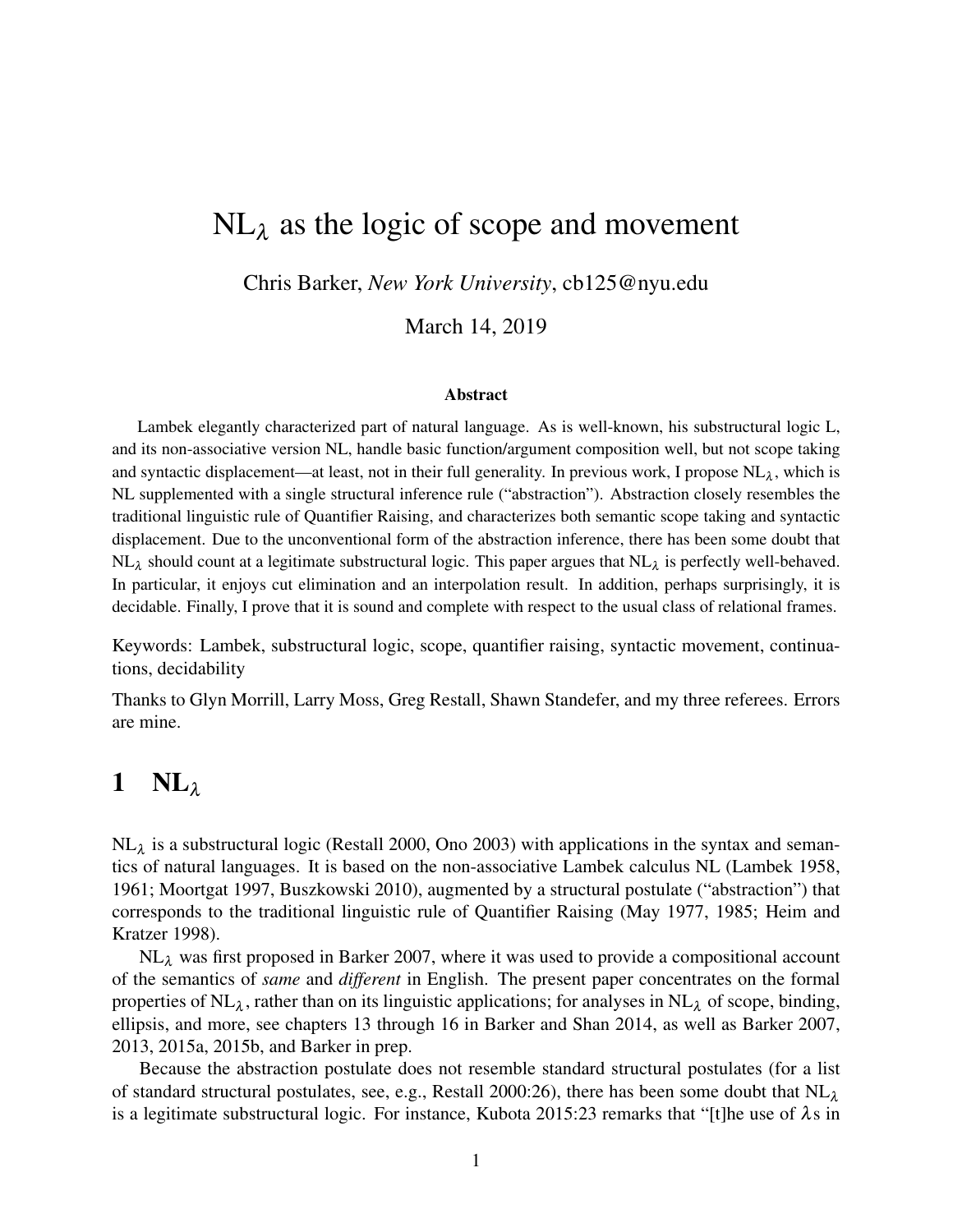structured antecedents is without precedent," and he questions the "formal and ontological status" of the postulate. So the present paper sets out to establish that  $NL_{\lambda}$  is perfectly legitimate and well-behaved as a substructural logic.

The mistrust of the abstraction postulate persists despite the fact that Barker and Shan 2014 (section 17.9) prove soundness and completeness and decidability for a restricted version of  $NL_{\lambda}$ . However, there are two aspects of that discussion that limit its persuasiveness, both of which are remedied here. One limitation is that their proof is indirect: they first prove that  $NL_{\lambda}$  is equivalent to a more conventional substructural logic (discussed below in section 5.1), and then prove soundness and completeness for the second logic. The proofs here deal directly with  $NL_{\lambda}$ . The second limitation is that because their results apply only to a restricted version of  $NL_{\lambda}$ , they leave open the status of unrestricted  $NL_{\lambda}$ . They remark (page 181) that extending the results to the unrestricted version would require "new techniques". The present paper supplies the new techniques.

The logic has two modes. One mode corresponds to Lambek's original logic, and characterizes horizontal composition, i.e., left/right adjacency (in syntactic terms, "external merge"). The other mode characterizes vertical composition, that is, context/value combination ("internal merge"). The vertical mode allows an expression to combine with one of its delimited continuations, so I will sometimes call this the continuation mode.

The addition of a product unit (as in, e.g., Lambek 1988) for the horizontal mode allows the logic to model gaps left by syntactic movement. Thus abstraction and the unit together allow  $NL<sub>\lambda</sub>$ to characterize both covert movement (scope) and overt movement (syntactic displacement).

## Unrestricted  $NL_{\lambda}$ , the logic of scope and movement:

- Formulas:  $F := \text{DP} |S| Q |t | F\ F | F \times F | F/F | F \times F | F/F | F \otimes F | F/F$
- Structures:  $S := F | 1 | S \bullet S | S \circ S$
- Axiom and cut:

$$
\frac{\Gamma \vdash A \quad \Sigma[A] \vdash B}{A \vdash A} \text{CUT}
$$

• Logical inference rules:

$$
\frac{\Gamma\vdash A \quad \Sigma[B]\vdash C}{\Sigma[\Gamma\bullet A\setminus B]\vdash C} \setminus L \qquad \frac{A\bullet\Gamma\vdash B}{\Gamma\vdash A\setminus B} \setminus R \qquad \frac{\Gamma\vdash A \quad \Sigma[B]\vdash C}{\Sigma[\Gamma\circ A\setminus B]\vdash C} \setminus L \qquad \frac{A\circ\Gamma\vdash B}{\Gamma\vdash A\setminus B} \setminus R
$$
\n
$$
\frac{\Sigma[A\bullet B]\vdash C}{\Sigma[A\times B]\vdash C} \times L \qquad \frac{\Gamma\vdash A \quad \Sigma\vdash B}{\Gamma\bullet\Sigma\vdash A\times B} \times R \qquad \frac{\Sigma[A\circ B]\vdash C}{\Sigma[A\otimes B]\vdash C} \otimes L \qquad \frac{\Gamma\vdash A \quad \Sigma\vdash B}{\Gamma\circ\Sigma\vdash A\otimes B} \otimes R
$$
\n
$$
\frac{\Gamma\vdash A \quad \Sigma[B]\vdash C}{\Sigma[B/A\circ\Gamma]\vdash C} / L \qquad \frac{\Gamma\bullet A\vdash B}{\Gamma\vdash B/A} / R \qquad \frac{\Gamma\vdash A \quad \Sigma[B]\vdash C}{\Sigma[B/A\circ\Gamma]\vdash C} / L \qquad \frac{\Gamma\circ A\vdash B}{\Gamma\vdash B/A} / R
$$
\n
$$
\frac{\Sigma[1]\vdash A}{\Sigma[t]\vdash A} tL \qquad \frac{\Gamma\vdash B}{1\vdash t} tR
$$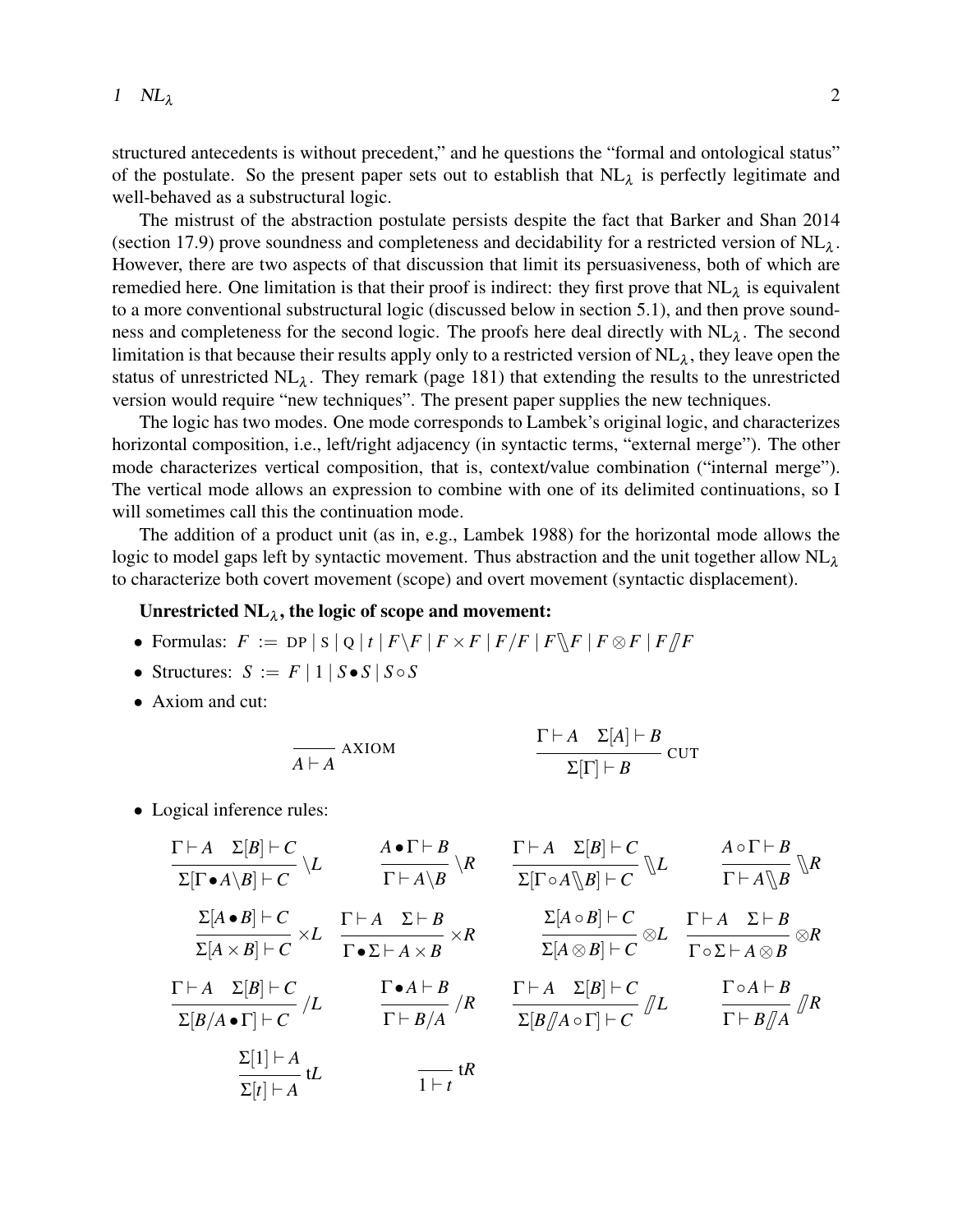• Structural rules:

$$
1 \bullet \Delta \equiv \Delta \equiv \Delta \bullet 1 \qquad \qquad (unit)
$$
  

$$
\Sigma[\Delta] \equiv \Delta \circ \lambda \alpha \Sigma[\alpha] \qquad \qquad (abstraction)
$$

The notation ' $\Sigma[\Delta]$ ' indicates a structure  $\Sigma$  containing within it a distinguished occurrence of a structure  $\Delta$ , so that 'Σ[Γ]' will be the result of replacing the relevant occurrence of  $\Delta$  in  $\Sigma$  with Γ. The brackets allow replacing only a single occurrence in a context (versus replacing an arbitrary number of occurrences), as usual in discussions of Lambek-style logics (e.g., Moortgat 1997).

In view of the abstraction structural rule, we must enlarge the set of structures by adding the following closure rule: if  $\Delta$  and  $\Sigma[\Delta]$  are structures, and  $\alpha$  is a variable from the set  $\{x, y, z, \ldots\}$  not occurring in  $\Sigma$ [], then  $\lambda \alpha \Sigma[\alpha]$  is a structure. For instance, DP, DP • S, DP  $\circ \lambda x(x \bullet s)$ ,  $\lambda y \lambda x(x \bullet y)$ , and  $\lambda z(z \cdot \lambda xx)$  are structures, but *x*,  $(x \cdot s)$ ,  $\lambda x$ .DP, and  $\lambda x \lambda x(x \cdot x)$  are not. It will simplify the specification of the logic if we adopt a constraint on derivations inspired by Barendregt's 1984:26 variable convention: we'll assume that no variable occurs in more than one premise. As long as there is an unbounded number of distinct variables, this is easy to guarantee. As a result of adopting this constraint, every  $\lambda \alpha$  will always correspond to exactly one occurrence of  $\alpha$  in the body of the structure. This means that we can safely cut or introduce a slash within the body of a lambda structure without needing to rename any variables.

The abstraction inference rule closely resembles the traditional linguistic rule of Quantifier Raising (May 1977, 1985; Heim and Kratzer 1998). It says in effect that whenever a structure Σ contains within it an occurrence of the structure  $\Delta$ ,  $\Delta$  can potentially take scope over  $\Sigma$ . This is accomplished here by adjoining ∆ in the continuation mode (i.e., via '◦') with the lambda structure  $\lambda \alpha \Sigma[\alpha]$ , where  $\alpha$  is a variable not occurring anywhere in  $\Sigma$ []. Since the lambda structure  $\lambda \alpha \Sigma[\alpha]$ surrounds Δ, it constitutes one of Δ's (delimited) continuations.

As we should expect from the resemblance to Quantifier Raising,  $NL_{\lambda}$  is well suited to modeling in-situ quantifier scope. If we assign *Ann* to the category DP, *saw* to the category (DP\S)/DP, and the quantifier *everyone* to the category  $S/(DP \S)$ , we have the following account of in-situ scope taking:  $\overline{D}$   $\overline{D}$   $\overline{D}$   $\overline{D}$   $\overline{D}$   $\overline{D}$   $\overline{D}$   $\overline{D}$   $\overline{D}$   $\overline{D}$   $\overline{D}$   $\overline{D}$   $\overline{D}$   $\overline{D}$   $\overline{D}$   $\overline{D}$   $\overline{D}$   $\overline{D}$   $\overline{D}$   $\overline{D}$   $\overline{D}$   $\overline{D}$   $\overline{D}$   $\overline{D}$   $\overline{$ 

$$
\frac{DP \vdash DP \quad S \vdash S}{DP \bullet ( (DP \setminus S) / DP \bullet DP) \vdash S} \setminus L
$$
\n
$$
\frac{DP \vdash DP \bullet ( (DP \setminus S) / DP \bullet DP) \vdash S}{DP \circ \lambda x ( DP \bullet ((DP \setminus S) / DP \bullet x)) \vdash S} \land BS
$$
\n
$$
\frac{\lambda x (DP \bullet ((DP \setminus S) / DP \bullet x)) \vdash DP \setminus S}{S / (DP \setminus S) \circ \lambda x (DP \bullet ((DP \setminus S) / DP \bullet x)) \vdash S} / L
$$
\n
$$
\frac{SP \bullet ((DP \setminus S) / DP \bullet S / (DP \setminus S)) \vdash S}{P \bullet ((DP \setminus S) / DP \bullet S / (DP \setminus S)) \vdash S} \cdot LEX
$$
\n
$$
\frac{P \bullet ( (DP \setminus S) / DP \bullet S / (DP \setminus S)) \vdash S}{A \cap \bullet ( saw \cdot everyone) \vdash S} \cdot LEX
$$

The natural Curry-Howard labeling (see, e.g., chapter 13 in Barker and Shan 2014) gives the desired semantics for scope-taking, namely,  $\mathbf{everyone}(\lambda x.\mathbf{saw}(x)(\mathbf{ann}))$ .

One way to understand the abstraction rule is as a kind of syntactic movement. In this derivation, the scope-taker *everyone* moves upwards to adjoin to its scope domain. A movement analogy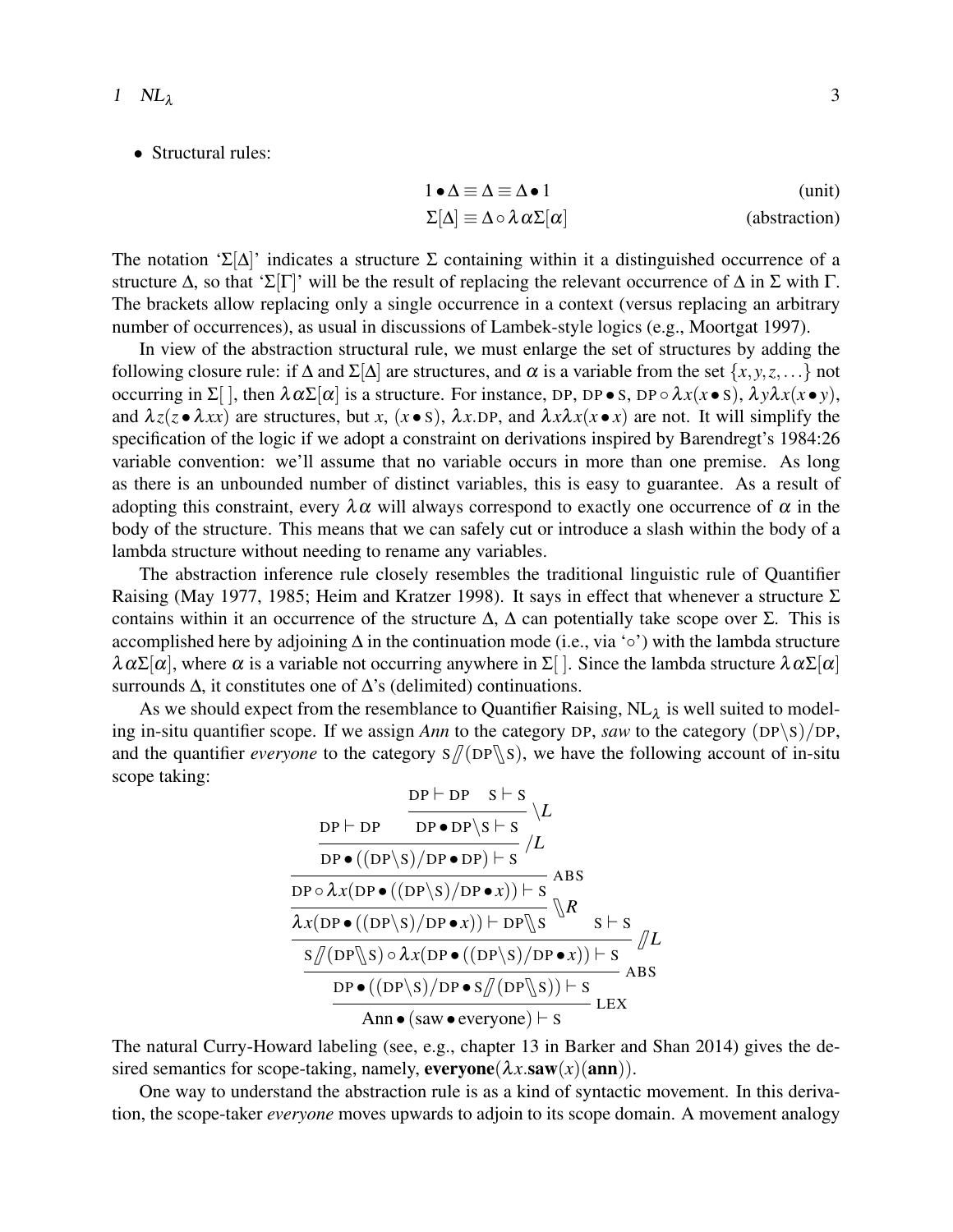is not necessary, however. It is equally legitimate to say that the scope-taker remains in place, and we are simply focussing it, and placing the context that surrounds it into the background. See Barker and Shan 2014, Barker 2015a, 2015b for discussion.

With the addition of a unit for the horizontal mode, the logic also provides an account of overt syntactic movement. The unit structural rule says that the structural constant '1' (which can be thought of as the empty structure,  $\langle \cdot | \cdot \rangle$  serves as both a left and right unit for the horizontal mode. The unit will be used to model gaps for overt movement as well as silent modifiers, and plays a key role in sprouting in the analysis of sluicing in Barker 2013 and chapter 15 of Barker and Shan 2014. The unit structure corresponds to the type '*t*'. The symbol '*t*' stands for the weakest tautology, as in, e.g., Restall 2000, but in a happy coincidence, it also corresponds to the symbol often used in the syntactic literature to stand for syntactic traces.

For example, if we assign *who* to the category  $Q/(t \otimes (DP \S))$ , then following Morrill et al. 2011:22, we can analyze an embedded question such as *who Ann saw*, as in *Bill knows [who Ann saw]* as follows:

$$
\frac{\begin{array}{l}\n\vdots \\
1 \vdash t \quad \lambda x(\text{Ann} \bullet (\text{saw} \bullet x)) \vdash \text{DP} \text{$\parallel$} s \\
\hline\n\frac{1 \circ \lambda x(\text{Ann} \bullet (\text{saw} \bullet x)) \vdash t \otimes (\text{DP} \text{$\parallel$} s)}{\text{Ann} \bullet (\text{saw} \bullet 1) \vdash t \otimes (\text{DP} \text{$\parallel$} s)} \\
\hline\n\text{Ann} \bullet \text{saw} \vdash t \otimes (\text{DP} \text{$\parallel$} s) \quad \text{unit} \\
\hline\nQ/(t \otimes (\text{DP} \text{$\parallel$} s)) \bullet (\text{Ann} \bullet \text{saw}) \vdash Q\n\end{array}\n\backslash L
$$

In the traditional syntactic treatment, the wh-word *who* moves from the object position of *saw*, leaving a trace. That movement corresponds here to the abstraction of the unit, establishing a logical connection between the object position and the wh-word. The *t* in the lexical category of *who* licenses the abstraction of the unit.

As mentioned above, Barker and Shan 2014 place restrictions on the abstraction rule that are not imposed here (see their section 17.6, page 190). Essentially, they allow abstraction only out of contexts built from the horizontal mode, but not out of contexts built from the vertical mode. This restriction allows Barker and Shan to prove an Efficient Abstraction theorem, which says that for every derivation, there is an equivalent derivation in which only formulas (as opposed to complex structures) undergo abstraction (i.e.,  $\Delta$  in the abstraction rule is always a formula). As they note, this has the unfortunate effect of ruling out derivations proposed for sluicing in Barker 2013 (see discussion in Barker and Shan 2014:205, section 7.11), since sluicing crucially requires abstraction of a lambda structure. The unrestricted version of  $NL<sub>\lambda</sub>$  given here covers all of the sluicing analyses proposed in Barker 2013, and the decidability proof below does not depend on Efficient Abstraction.

The presence of lambdas and variables in the syntax of  $NL<sub>\lambda</sub>$  often creates concern; for an example in print, once again, see Kubota 2015:23. Are these lambdas "real" lambdas? And what about the variables? Although these formal elements are novel in the context of the syntactic side of Lambek grammars, variables and binding constructions are common in logic in general (just think of the Predicate Calculus with quantification). Furthermore, there is a related literature that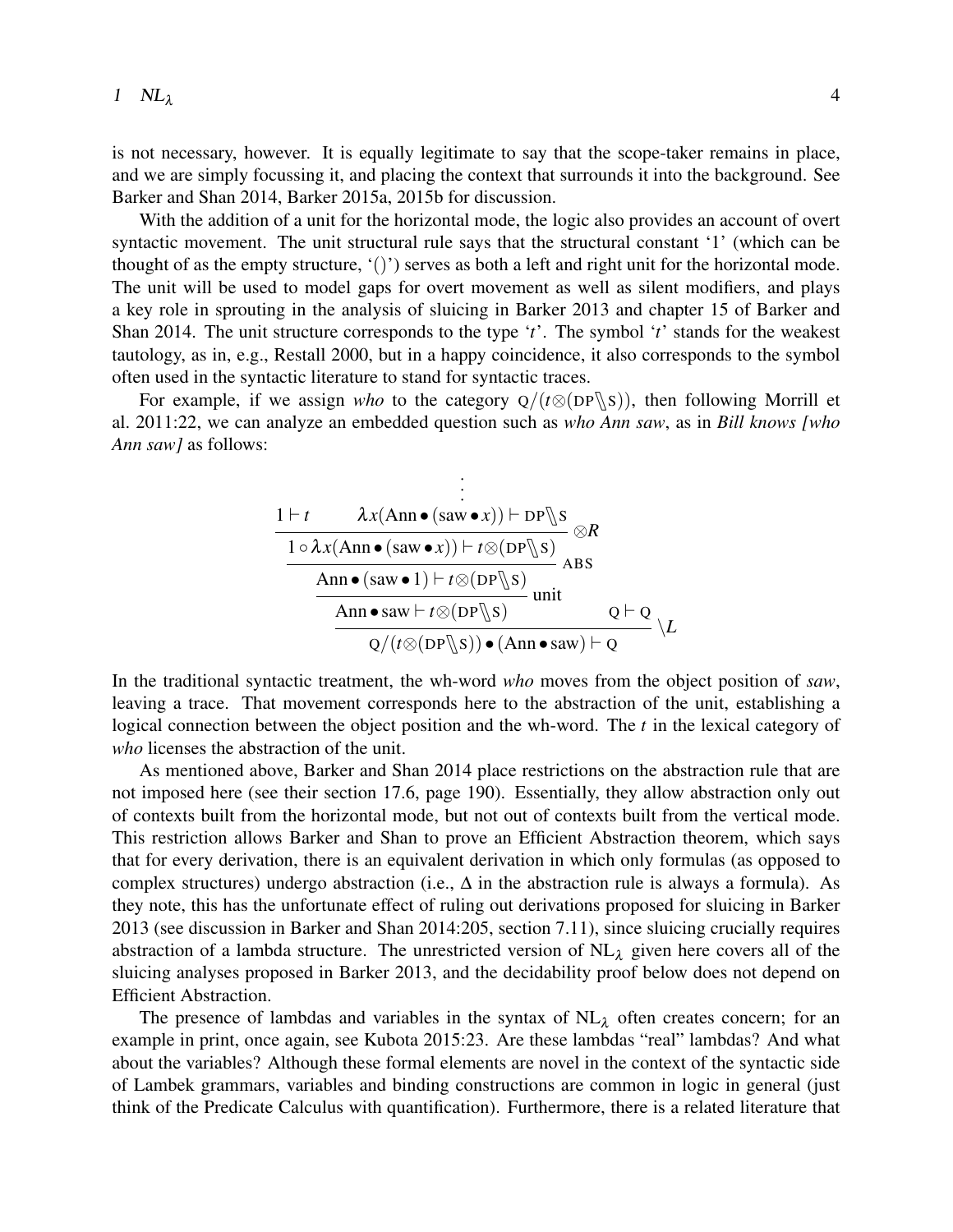uses lambda expressions in syntactic calculi. Notable examples include Oehrle 1994, Muskens 2001, and de Groote 2002. In any case, the set of formulas in the logic are well-defined, the set of structures in the logic are well-defined, and the inferences licensed by the abstraction postulate are well-defined. Just like any structural rule, the abstraction rule licenses replacing one structure with a different structure based on purely structural criteria.

In other words, just like any logic,  $NL_{\lambda}$  fully and precisely characterizes a class of inferences. And just as we can for any logic, we can ask the usual metalogical questions: does the logic enjoy cut elimination? (Yes.) Is the logic decidable? (Surprisingly, yes.) Is there an interpolation theorem? (Yes.) What sort of semantics fits the logic? (The same relational frames that are often used to provide a semantics for other substructural logics.) Is the logic sound and complete with respect to its semantics? (Yes.)

## 2 Decidability

Note that  $NL_{\lambda}$  has the subformula property. This is easy to see, since NL has the subformula property, and the structural postulates neither add nor delete any formulas. The subformula property often leads to decidability, as long as there is a bound on the application of the structural postulates. For instance, there are only so many ways of regrouping a set of structures, so associativity does not threaten decidability for L.

In contrast with L, it is not obvious that  $NL_{\lambda}$  is decidable, since abstraction inferences can be repeated ad infinitum (e.g.,  $A \equiv A \circ \lambda xx \equiv (A \circ \lambda xx) \circ \lambda xx \equiv ...$ ). Without some way of limiting abstraction, proof search will continue forever. Proving decidability will involve three main lemmas: cut elimination, a bound on the number of abstractions, and a bound on the number of units.

### 2.1 Cut elimination lemma

Lemma 1 (Cut elimination): Every provable sequent has a cut-free proof.

*Proof*. The standard proof of cut admissibility for NL relies on pushing cuts upward in the proof until one of the premises is an axiom, at which point both the axiom and the cut can be eliminated without disturbing the proof. The logical rules of  $NL<sub>\lambda</sub>$  are the same as the rules for other Lambek-style grammars, and so are equally compatible with cut elimination. As for the abstraction postulate, since every formula present in the conclusion of an abstraction is also present in its premise, any cut that targets a formula in the conclusion can be pushed upwards to target the corresponding formula in the premise, so abstraction inferences do not impede cut elimination.

See Barker and Shan 2014 chapter 17 for a more detailed version of this proof.

Note the material that replaces the cut formula in the conclusion of a cut inference must constitute the entire left hand side of one of the premises, so there is no danger of a cut separating a variable from its binder.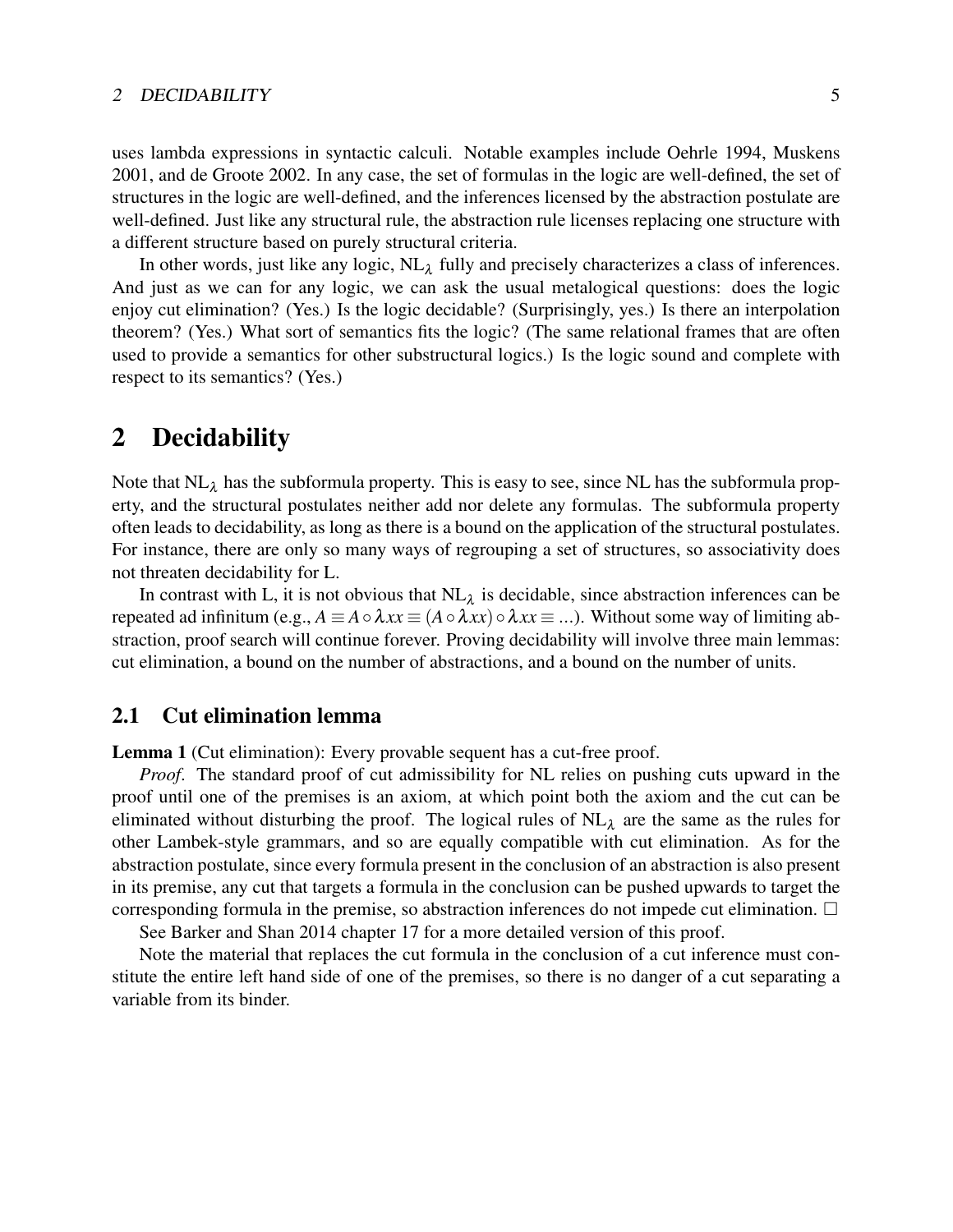## 2.2 Abstraction lemma

Since the abstraction inference rule is bi-directional, we can separate it into two parts, corresponding to beta reduction ('RED') and beta expansion ('EXP'):

$$
\frac{\Sigma[\Gamma[\Delta]] \vdash A}{\Sigma[\Delta \circ \lambda x \Gamma[x]] \vdash A} \quad \text{RED} \quad \frac{\Sigma[\Delta \circ \lambda x \Gamma[x]] \vdash A}{\Sigma[\Gamma[\Delta]] \vdash A} \quad \text{EXP}
$$

The terms 'reduction' and 'expansion' reflect the bottom-to-top direction of fit, since decidability is a matter of proof search, which involves starting with the final conclusion and searching to find a proof that licenses it.

Since the premise of a reduction inference is strictly simpler than its conclusion, it poses no threat to decidability. The goal, then, will be to establish a bound on the number of expansions needed.

The strategy for proving the lemma stated immediately below will depend on tracking the lifetime within the proof of each '◦'. Since there are no '◦'s in axiom instances, each '◦' must be introduced into the derivation either by a logical rule (more specifically, by  $\mathbb{R}L$ ,  $\otimes R$ , or  $\mathbb{Z}L$ ) or by a reduction inference. Once a '◦' has been introduced, it will be copied by subsequent inference rules from premise to conclusion until it is eliminated either by a logical rule ( $\mathbb{R}, \otimes L$ , or  $\mathbb{R}$ ), or by an expansion inference. I'll say that a chain of ◦'s that is introduced by a reduction and eliminated by an expansion is a *purely structural* abstraction.

**Lemma 2** (purely structural abstraction is eliminable): given an arbitrary derivation in  $NL_{\lambda}$ , there is an equivalent derivation (same conclusion, same Curry-Howard labeling) in which no '◦' eliminated by an expansion inference was introduced by a reduction inference.

*Proof*. In view of Lemma 1, we can assume without any loss of generality that we have a cutfree proof. If the derivation does not contain any purely structural abstractions, the derivation is already consistent with the lemma. Therefore assume that there is at least one purely structural abstraction in the proof. We will construct an equivalent parallel proof in which the purely structural abstraction is omitted.

$$
\begin{array}{cccc}\n&\vdots\\ \n&\sum[\Gamma[\Delta]] \vdash A & & \vdots\\ \n&\sum[\Delta \circ \lambda x \Gamma[x]] \vdash A & & \sum[\Gamma[\Delta]] \vdash A & & \vdots\\ \n&\sum'[\Delta' \circ \Pi'[\lambda x \Gamma'[x]]] \vdash A' & & \sum'[\Pi'[\Gamma'[\Delta']]] \vdash A'\\ \n&\sum''[\Delta'' \circ \Pi''[\lambda x \Gamma''[x]]] \vdash A'' & & \sum''[\Pi''[\Gamma''[\Delta'']]] \vdash A'' & & \vdots\\ \n&\sum'''[\Delta''' \circ \lambda x \Gamma'''[x]] \vdash A'''' & & \sum'''[\Gamma'''[\Delta''']] \vdash A'''\n& & \vdots\\ \n&\vdots\n\end{array}
$$

In the original proof on the left, a reduction introduces a '◦' that is carried through until a matching expansion eliminates it. The claim is that it is always possible to construct a corresponding modi-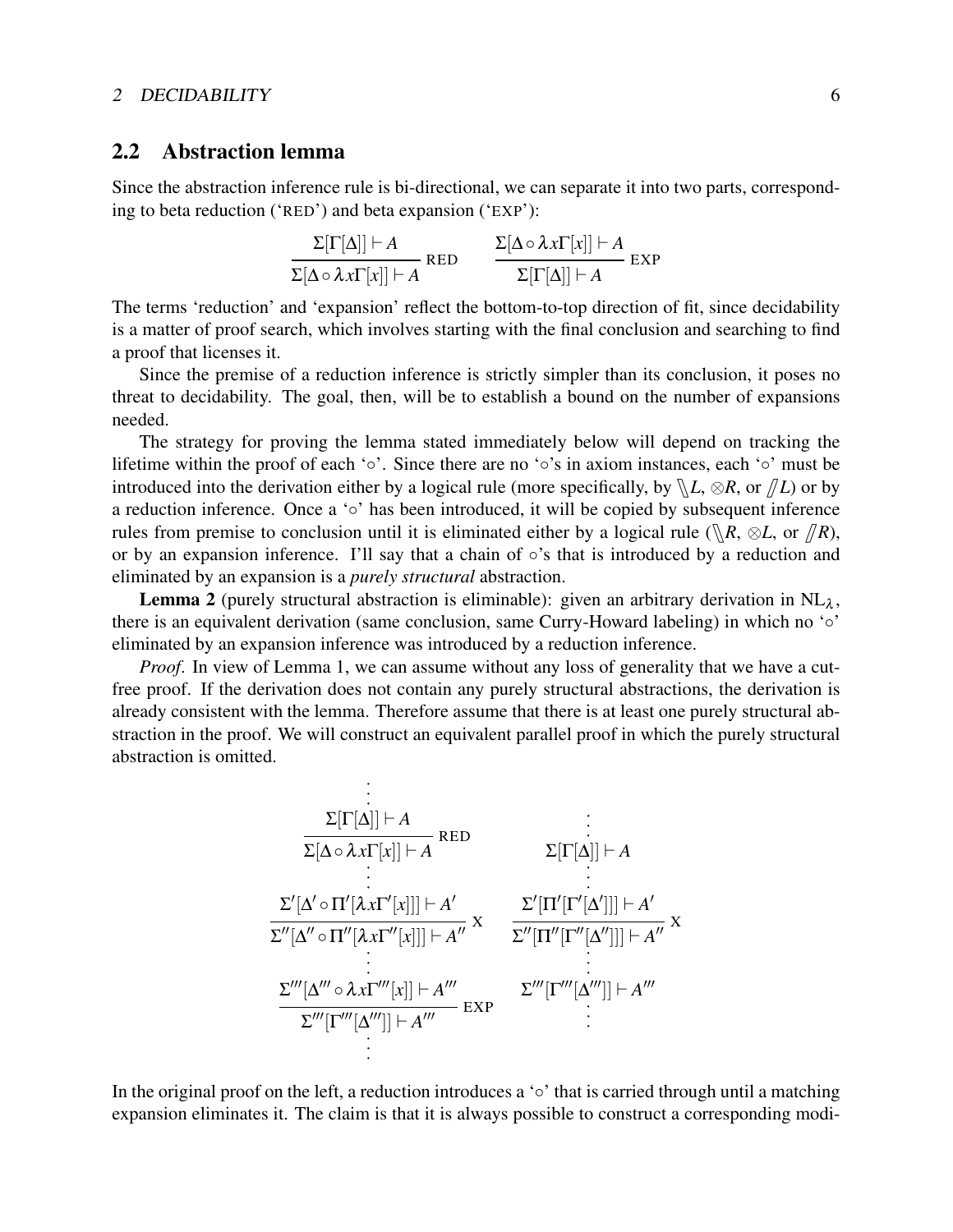fied proof as schematized on the right with identical starting and ending sequents, but without the abstraction.

Examining the reduction inference in the original derivation, note that in the conclusion of the inference, the '∘' is adjacent to the newly created  $\lambda$ . Subsequent inferences can interpose structure between a '◦' and its lambda. For instance, additional reductions can abstract material from Γ into this position, and we can insert as many units as we wish. The possibility of interpolated material is schematically represented in the middle inference as  $\Pi'$  and  $\Pi''$ . However, in order for the final expansion to eliminate the '∘', the '∘' must be reunited with its original  $\lambda$ , since inspection of the logic reveals there is no way to create or maneuver any different lambda into the position adjacent to a pre-existing ' $\circ$ '. This means in addition that if the structure  $\lambda x \Gamma[x]$  created by the original reduction is itself abstracted, it will only have to undergo expansion back into its original position in order for the occurrence of  $\circ$  in question to be eliminated, so this secondary abstraction would itself be removable.

Focus now on the schematic inference labelled X. The intention is that X can be any inference, either logical or structural (and so may have a second premise, not represented in the schematic diagram). Assuming that the premise in the original proof and the premise in the constructed proof share  $\Sigma'$ ,  $\Pi'$ ,  $\Gamma'$ , and  $\Delta'$ , the premises differ only in the position of  $\Delta'$ , the presence of the  $\circ$ and the  $\lambda x$ , and the occurrence of x embedded in  $\Gamma'$ . In particular, every formula, every structural connective, and every potential landing site for an abstraction that is present in the left side premise is present also in the right side premise. It follows that the right hand premise will match the requirements of the X inference, and that the left hand conclusion and the right hand conclusion will also share identical  $\Sigma''$ ,  $\Pi''$ ,  $\Gamma''$ , and  $\Delta''$  (up to choice of variables).

In particular, it is not possible for  $\otimes L$  and  $\overline{R}$  inferences to target the distinguished '◦', since the right hand element is not a formula. A  $\mathbb{R}$  inference can potentially target the ' $\circ$ '—but then the chain containing the '◦' would not be purely structural, contrary to assumption.

Since the subproofs begin synchronized (by construction), and since each step maintains synchronization, the final conclusions will be identical. Furthermore, because the same logical inferences are executed in the same way (that is, they manipulate the same formulas to build the same structures), and in the same order, and because structural inferences do not affect the Curry-Howard labeling, the semantic label of the final sequent of the original proof will be identical to that of the constructed proof.  $\Box$ 

Given lemma 2, it follows that we can limit proof search to derivations in which each  $\circ$ eliminated by an expansion inference was introduced by a logical rule. Because each logical rule introduces at most one '◦', and because the number of instances of the logical rules is bounded by the number of logical connectives in the final sequent, it follows that the number of expansion inferences is also bounded by the number of logical connectives in the final sequent.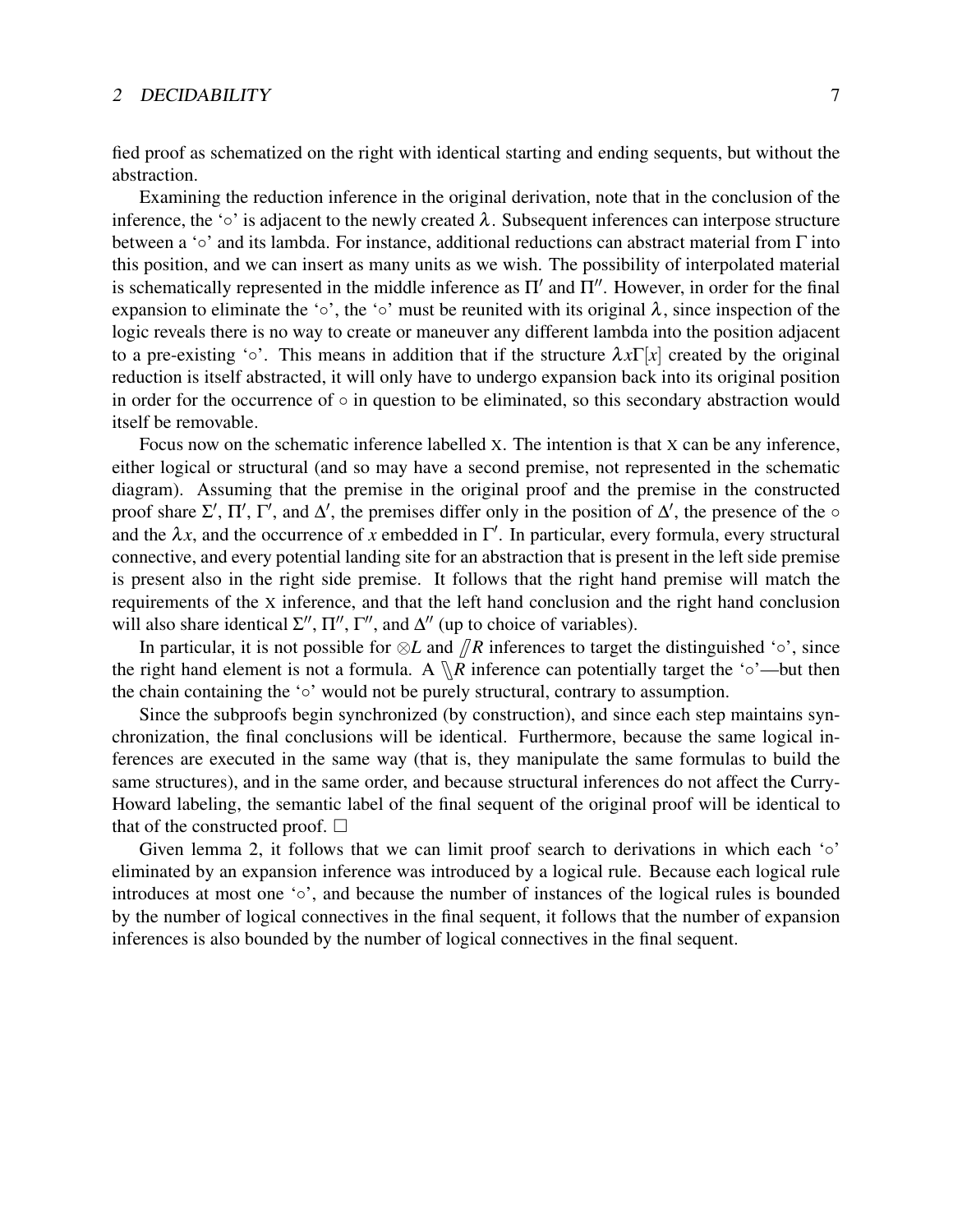### 2.3 Unit lemma

Just as we did for abstraction, we can separate the structural rule governing the unit into operations that introduce ("push") and eliminate ("pop") a unit:

$$
\frac{\Sigma[\Delta] \vdash A}{\Sigma[1 \bullet \Delta] \vdash A} \text{LEFT PUSH} \qquad \qquad \frac{\Sigma[\Delta] \vdash A}{\Sigma[\Delta \bullet 1] \vdash A} \text{ RIGHT PUSH}
$$
\n
$$
\frac{\Sigma[1 \bullet \Delta] \vdash A}{\Sigma[\Delta] \vdash A} \text{LEFT POP} \qquad \qquad \frac{\Sigma[\Delta \bullet 1] \vdash A}{\Sigma[\Delta] \vdash A} \text{RIGHT POP}
$$

The inference names are from Restall 2000:30; the choice of '1' for the unit comes from Ono 2003.

Only inferences in which the premises are more complex than the conclusion (i.e., the pop rules) threaten decidability, so we can concentrate on them.

**Lemma 3** (a bounded number of pops suffices): given an arbitrary derivation in  $NL_{\lambda}$ , there is an equivalent derivation (same conclusion, same Curry-Howard labeling) in which the number of pop inferences is bounded by the length of the final conclusion.

*Proof*. Let *p* be an arbitrary derivation. In view of cut admissibility, we can assume that *p* is cutfree. Focus on an instance of pop, and on the inference *i* immediately above it. In most instances, the order of pop and *i* can be exchanged without affecting the proof (same final conclusion, same Curry-Howard labeling). But there are a limited number of situations in which the exchange cannot occur. Here is a complete list:

• Pop blocked by an  $\setminus L$ ,  $\times R$ , or */L* inference:

$$
\frac{1\vdash A \quad \Sigma[B]\vdash C}{\Sigma[1\bullet A\setminus B]\vdash C} \setminus L \qquad \frac{1\vdash A \quad \Sigma[B]\vdash C}{\Sigma[A\setminus B]\vdash C} / L
$$
\n
$$
\frac{1\vdash A \quad \Sigma[B/A\bullet 1]\vdash C}{\Sigma[A\setminus B]\vdash C} / L
$$
\n
$$
\frac{1\vdash A \quad \Delta\vdash B}{\Sigma[A\setminus B]\vdash C} \times R \qquad \frac{\Delta\vdash A \quad 1\vdash B}{\Delta\bullet 1\vdash A\times B} \times R
$$
\n
$$
\frac{1\bullet\Delta\vdash A\times B}{\Delta\vdash A\times B} \text{LEFT POP} \qquad \frac{\Delta\bullet 1\vdash A\times B}{\Delta\vdash A\times B} \text{RIGHT POP}
$$

• Pop blocked by an expansion inference (four subcases):

$$
\frac{\Sigma[\Gamma[\mathbf{a} \wedge \mathbf{b}]] \vdash A}{\Sigma[\Gamma[\mathbf{a}] \vdash A]} \mathsf{EXP}
$$
\n
$$
\frac{\Sigma[\Gamma[\mathbf{a} \wedge \mathbf{b}]] \vdash A}{\Sigma[\Gamma[\mathbf{a}] \vdash A]} \mathsf{LEFT POP}
$$
\n
$$
\frac{\Sigma[\Gamma[\mathbf{a} \wedge \mathbf{b}]] \vdash A}{\Sigma[\Gamma[\mathbf{a}] \vdash A]} \mathsf{REFT POP}
$$
\n
$$
\frac{\Sigma[\mathbf{a} \circ \lambda \mathbf{b} \mathbf{b}] \vdash A}{\Sigma[\Gamma[\mathbf{a}] \vdash A]} \mathsf{EXP}
$$
\n
$$
\frac{\Sigma[\mathbf{a} \circ \lambda \mathbf{b} \mathbf{b}] \vdash A}{\Sigma[\Gamma[\mathbf{a}] \vdash A]} \mathsf{EXP}
$$
\n
$$
\frac{\Sigma[\mathbf{a} \circ \lambda \mathbf{b} \mathbf{b}] \vdash A}{\Sigma[\Gamma[\mathbf{a}] \vdash A]} \mathsf{EXP}
$$
\n
$$
\frac{\Sigma[\mathbf{a} \circ \lambda \mathbf{b} \mathbf{b}] \vdash A}{\Sigma[\Gamma[\mathbf{a}] \vdash A]} \mathsf{EXP}
$$
\n
$$
\frac{\Sigma[\Gamma[\mathbf{a} \bullet 1]] \vdash A}{\Sigma[\Gamma[\mathbf{a}] \vdash A]} \mathsf{RIGHT POP}
$$

The top two cases, in which it is the unit that is abstracted, correspond to using the unit as a trace for syntactic movement, as illustrated in section 1. The bottom two cases, in which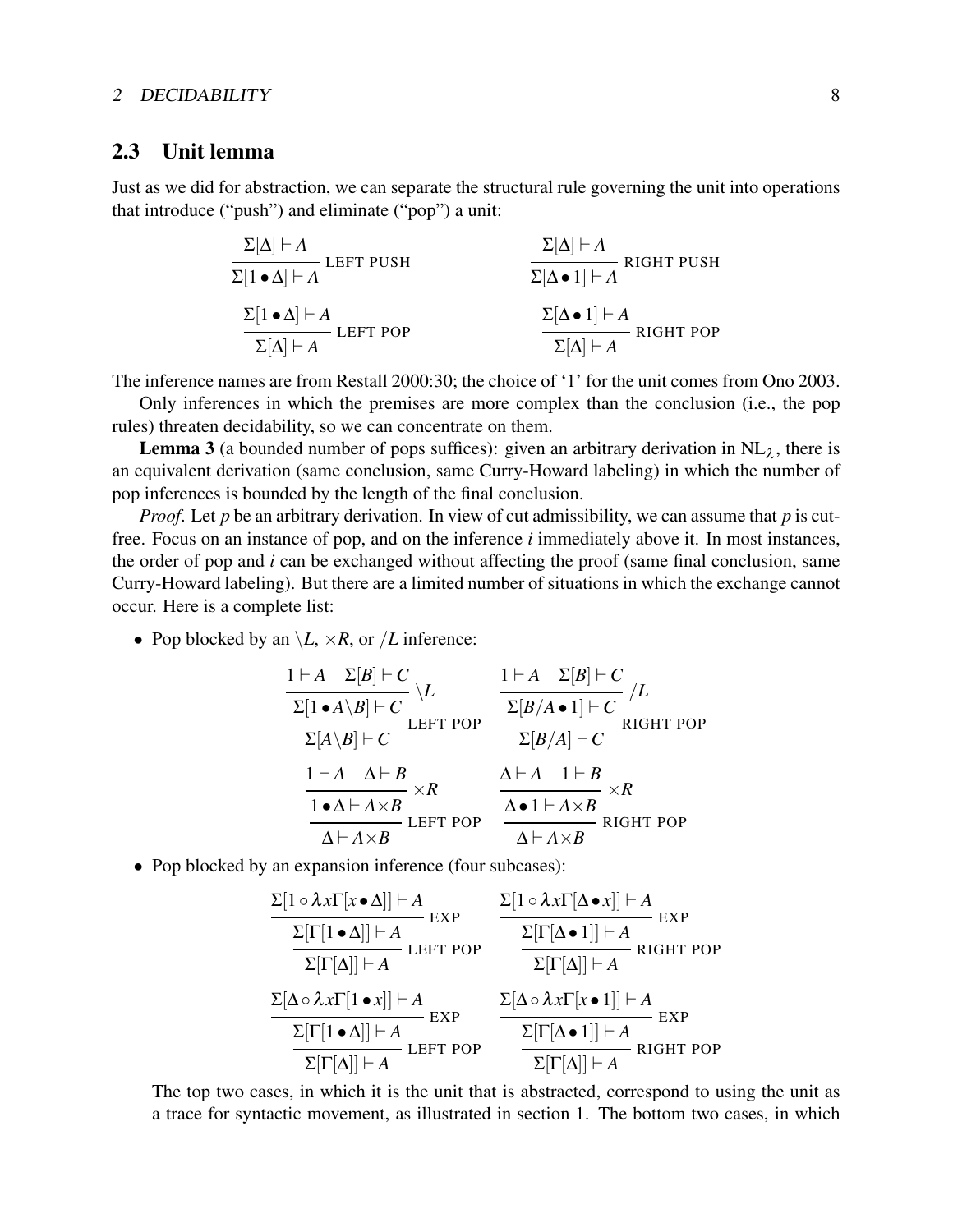it is the complement of the unit that is abstracted, correspond to the analysis of sprouting in sluicing (see Barker 2013:section 4.3 or Barker and Shan 2014:182 for an analysis of the sprouting sluice in *John left, but I don't know when*; the unit serves as a silent temporal adverbial modifying *left*).

Note that these cases can overlap if  $\Delta = 1$ :

$$
\frac{1 \circ \lambda x \Gamma[(x \bullet 1) \bullet \Pi] \vdash A}{\frac{\Gamma[(1 \bullet 1) \bullet \Pi] \vdash A}{\Gamma[\Pi] \vdash A} \text{LEFT POP}_2} \quad \frac{1 \circ \lambda x \Gamma[(1 \bullet x) \bullet \Pi] \vdash A}{\frac{\Gamma[(1 \bullet 1) \bullet \Pi] \vdash A}{\Gamma[\Pi] \vdash A} \text{LEFT POP}_2}
$$
\n
$$
\frac{\Gamma[1 \bullet \Pi] \vdash A}{\Gamma[\Pi] \vdash A} \text{LEFT POP}_1
$$

The left-hand (right-hand) derivation matches both of the schemas in which the variable *x* occupies the leftmost (rightmost) position. In this one kind of situation, a single expansion inference can simultaneously block two pop inferences. We can exchange the order of the pop inferences with each other in order to select which inference is adjacent to the expansion inference; but neither one can hop over the expansion inference, so both pop inferences remain trapped beneath the expansion. In all other situations, an inference can block at most one pop inference. There are variants with  $\Pi$  on the left hand side of the units.

• Pop blocked by push (two subcases):

$$
\frac{\Sigma[\Delta] \vdash A}{\Sigma[1 \bullet \Delta] \vdash A} \text{LEFT PUSH} \quad \frac{\Sigma[\Delta] \vdash A}{\Sigma[\Delta \bullet 1] \vdash A} \text{ RIGHT PUSH}
$$
\n
$$
\frac{\Sigma[\Delta] \vdash A}{\Sigma[\Delta] \vdash A} \text{RIGHT POP}
$$

Since these proof fragments begin and end with the same sequent (with the same Curry-Howard label), they can be deleted without affecting the proof.

A pop inference is never blocked by another pop inference, though one case needs comment:

$$
\frac{\Sigma[(1_1 \bullet 1_2) \bullet \Delta] \vdash A}{\Sigma[1_1 \bullet \Delta] \vdash A} \text{ RIGHT POP}_2 \neq \frac{\Sigma[\Delta \bullet (1_1 \bullet 1_2)] \vdash A}{\Sigma[\Delta \bullet 1_2] \vdash A} \text{ LEFT POP}_1
$$
  

$$
\frac{\Sigma[\Delta \bullet 1_2] \vdash A}{\Sigma[\Delta] \vdash A} \text{ RIGHT POP}_2
$$

The order of the left pop and right pop inferences can't be exchanged. However, the problematic pair of inferences is equivalent to a pair that clearly can be safely swapped:

$$
\frac{\Sigma[(1_1 \bullet 1_2) \bullet \Delta] \vdash A \quad \text{RIGHT POP}_2}{\frac{\Sigma[1_1 \bullet \Delta] \vdash A}{\Sigma[\Delta] \vdash A} \quad \text{LEFT POP}_1} \equiv \frac{\Sigma[(1_2 \bullet 1_1) \bullet \Delta] \vdash A \quad \text{LEFT POP}_2}{\frac{\Sigma[1_1 \bullet \Delta] \vdash A}{\Sigma[\Delta] \vdash A} \quad \text{LEFT POP}_1}
$$

Once we replace the left hand proof fragment with the equivalent fragment on the right, we can safely swap the Left Pop<sub>2</sub> inference with the Left Pop<sub>1</sub> inference. By the same kind of reasoning, a right push can cancel with a left pop when the target has the form  $\Sigma[1 \bullet 1]$ .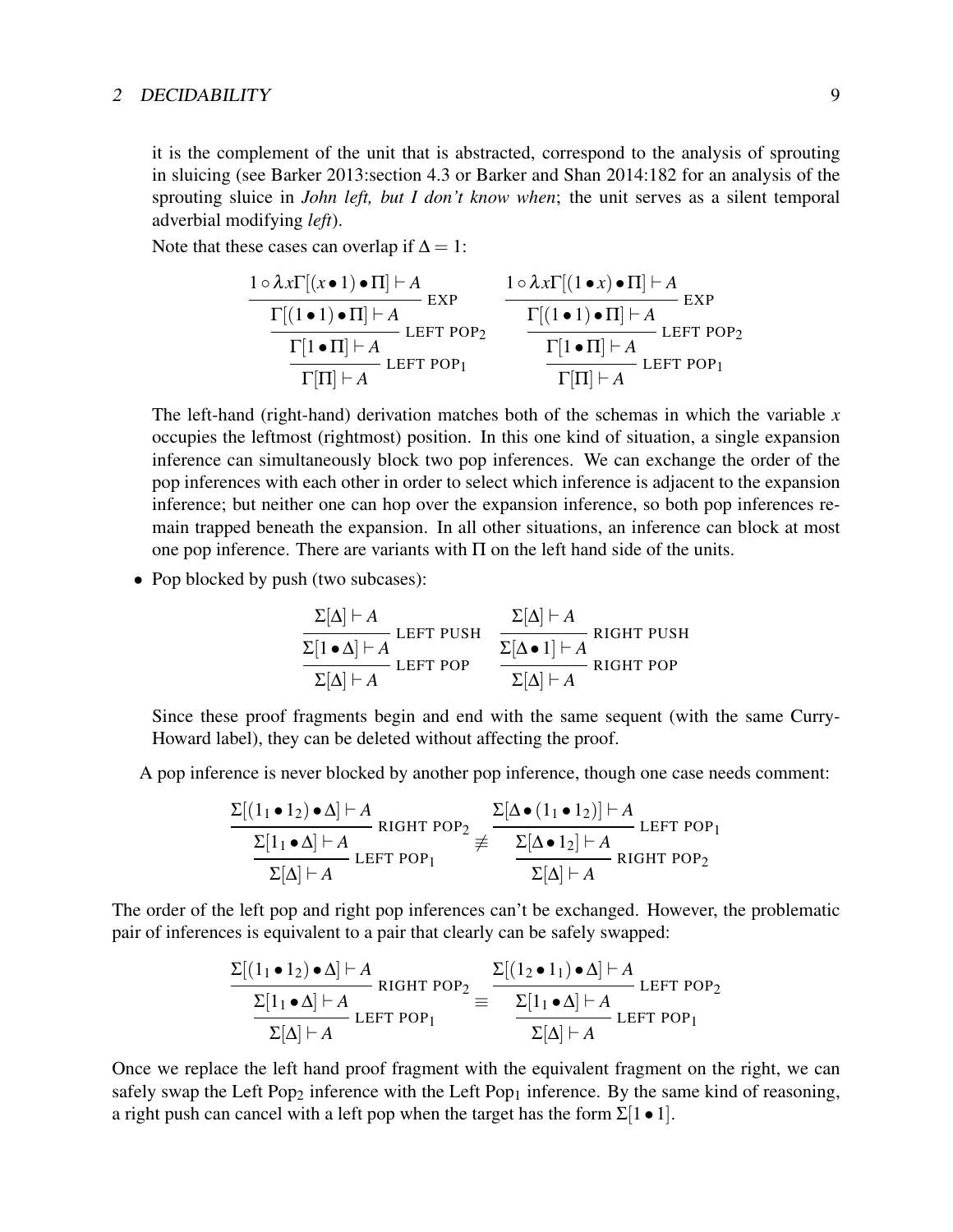#### 3 POLYMORPHISM AND AN INTERPOLATION THEOREM 10

With these observations in hand, we can push pop inferences as far upwards in the proof as possible. If a pop is blocked, it will get trapped immediately beneath the inference that blocks it. If the blocking inference is a push inference, the two inferences cancel out, and we can remove them. Since there are a bounded number of  $\setminus L$ ,  $\setminus L$ , and expansion inferences, there will be a bounded number of pops.  $\Box$ 

Unlike abstraction, there are situations in which a purely structural unit—that is, a unit that is both introduced and eliminated via structural rule—cannot be eliminated. The analysis of sprouting in Barker 2013 (reproduced in Barker and Shan 2014, chapter 16) is an example. In that analysis, the introduction of a unit serves the role of a silent modifier that allows remnant movement to provide an antecedent for the sluice gap.

### 2.4 A decision algorithm

In order to complete the proof of decidability, it is necessary to exhibit an algorithm that is guaranteed to either find a derivation if one exists—or else to guarantee that no derivation is possible—in an amount of time bounded by the size of the sequent to be proved.

**Theorem 1** (decidability):  $NL_{\lambda}$  is decidable.

*Proof*. By lemma 1, we can limit proof search to cut-free proofs. By lemma 2, we can associate each sequent *s* with a budget *k* of expansion inferences, where *k* is the number of '\\, 's, ' $\pi$ 's, and '⊗'s in *s*. We can then conduct the normal Gentzen-style proof search, positing expansions freely at every stage, as long as the number of expansions does not exceed the budget for the subproof in question. Since there are a finite number of ways to apply the expansion inference, this search is guaranteed to terminate. By lemma 3, similar reasoning applies to pop inferences for the unit, except that the budget for pop inferences is bounded above by  $(2 * k)$  + the number of instances of  $\setminus L$ ,  $\times R$ , and /*L* in *s*.  $\Box$ 

Although simple, this algorithm is crude. Many additional optimizations are possible. However, a detailed analysis of efficient parsing for  $NL<sub>\lambda</sub>$  will have to wait for a different occasion.

## 3 Polymorphism and an interpolation theorem

Interpolation has a long history in logic, beginning with Craig's 1957 interpolation lemma. In the study of Lambek systems, interpolation has been used to prove bounds on expressivity or computational complexity (e.g., Pentus 1993, building on Roorda 1991; Jager 2005; Buszkowski ¨ 2005). I will use an interpolation result here to understand how lambda structures function in the context of a proof. The result will also be used in the completeness proof below.

In many Lambek systems, there is a simple correspondence between structures and formulas (see, e.g., Buszkowski 2010:13): just map • to  $\times$ ,  $\circ$  to  $\otimes$ , and 1 to *t*, and anything that can be proven by a structure can be proven by replacing that structure with its corresponding formula, and vice versa.

Extending this strategy to  $NL<sub>\lambda</sub>$  is not simple. The reason is that there is no single formula that can behave in all circumstances like a given lambda structure. Lambda structures connect the type of their sibling argument with the type of the containing structure, without fixing in advance what the transmitted type is. For instance,  $A \circ \lambda xx \vdash A$  for all choices of *A*. It follows that  $\lambda xx \vdash$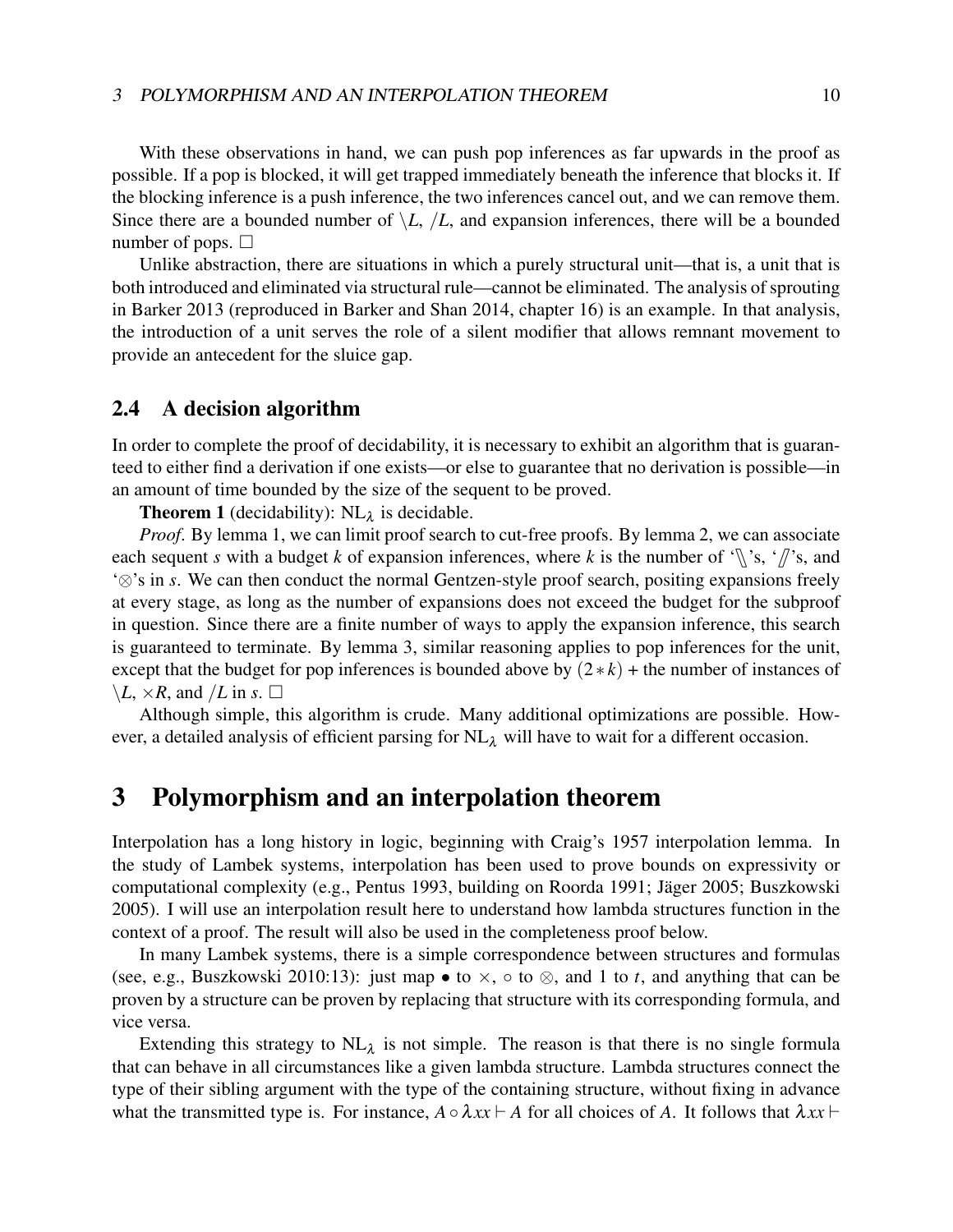$A\$ A, so all formulas of the form  $A\$ A have an equal claim to represent part of the provability potential of  $\lambda xx$ . And in fact, this polymorphism is an essential part of how the logic does useful linguistic work, since the structure that undergoes abstraction in a reduction inference when a lambda is introduced can differ arbitrarily from the structure that undergoes expansion when that same lambda is eliminated.

However, when a lambda structure is embedded in a specific proof, we *can* find a formula that accurately tracks the role the structure plays in that proof. It might be helpful to think of a lambda structure not as a type, but as a type operator, that is, as a function from types to types, as in logics that inhabit the rear plane of the Barendregt cube.

**Theorem 2** (interpolation): Given  $\Sigma[\Delta] \vdash A$ , there is a formula  $\delta$  such that  $\Delta \vdash \delta$  and  $\Sigma[\delta] \vdash A$ . *Proof.* The proof proceeds by induction on the number of inferences in the derivation of  $\Sigma[\Delta]$   $\vdash$ *A*. Clearly the theorem holds for axiom instances. Assume that the theorem holds for derivations containing *n*−1 inferences. Then we can assign formulas to structural elements in the conclusion of an arbitrary  $n^{\text{th}}$  inference along the following lines:

$$
\frac{\Gamma \vdash A \quad \Sigma[B] \vdash C \quad \qquad \frac{\Gamma \vdash A \quad \Sigma \vdash B}{\lambda : \Gamma \bullet B : \Sigma \vdash A \times B} \times R}{\lambda : \Gamma \bullet B : \Sigma \vdash A \times B} \times R
$$
\n
$$
\frac{\Sigma[\gamma : \Gamma[\pi : \Pi[\delta : \Delta]]] \vdash A}{\lambda : \Gamma \bullet B : \Sigma \vdash A \times B} \quad \frac{\Sigma[\omega : \Omega \circ \gamma : \lambda x \Gamma[\pi : \Pi[x]]] \vdash A}{\lambda : \Gamma \bullet B : \Sigma \vdash A \times B} \quad \text{EXP}
$$

For structures of the form  $\gamma:\lambda x\Gamma[\pi:\Pi[x]]$ , the goal is to find a label  $\pi$  for the incomplete structure  $\Pi[x]$  such that  $\lambda x \Gamma[x ∘ π]$   $\vdash \gamma$ . For instance, in the labeling for the reduction inference,  $\lambda x \Gamma[x ∘$  $\delta \[\|\pi\|] \vdash \delta \[\]\gamma$ , as desired. For expansion, we reason as follows:

$$
\dfrac{\omega \vdash \omega \quad \lambda x \Gamma[x \circ \pi] \vdash \gamma}{\dfrac{\omega \circ \lambda x \Gamma[x \circ \pi] \vdash \omega \otimes \gamma}{\Gamma[\omega \circ \pi] \vdash \omega \otimes \gamma} \text{EXP}} \newline \dfrac{\Gamma[\omega \circ \pi] \vdash \omega \otimes \gamma}{\Gamma[\omega \otimes \pi] \vdash \omega \otimes \gamma} \otimes L
$$

The second premise in the top line follows from the inductive hypothesis.  $\Box$ 

## 4 A sound and complete semantics for  $NL<sub>\lambda</sub>$

 $NL_{\lambda}$  is sound and complete with respect to the usual class of relational frames.

A *frame*  $\mathscr F$  for NL<sub>λ</sub> consists of a set of points *P*, a partial order ' $\leq$ ' on *P*, and two 3-place accessibility relations,  $R^{\bullet}$  and  $R^{\circ}$ , one for each mode. The accessibility relations can be any threeplace relation over *P*, as long as they satisfy the following requirement for their interaction with the partial ordering  $\leq$ : for all *abcdef* with  $d \leq a, e \leq b$  and  $c \leq f$ ,  $R^{\bullet}abc \rightarrow R^{\bullet}def$ , and likewise for  $R^{\circ}$ . That is, the accessibility relations must be downward monotonic with respect to each of their first two arguments, and upward monotonic with respect to their third argument. This is what Restall 2000:240 calls a 'plump' accessibility relation.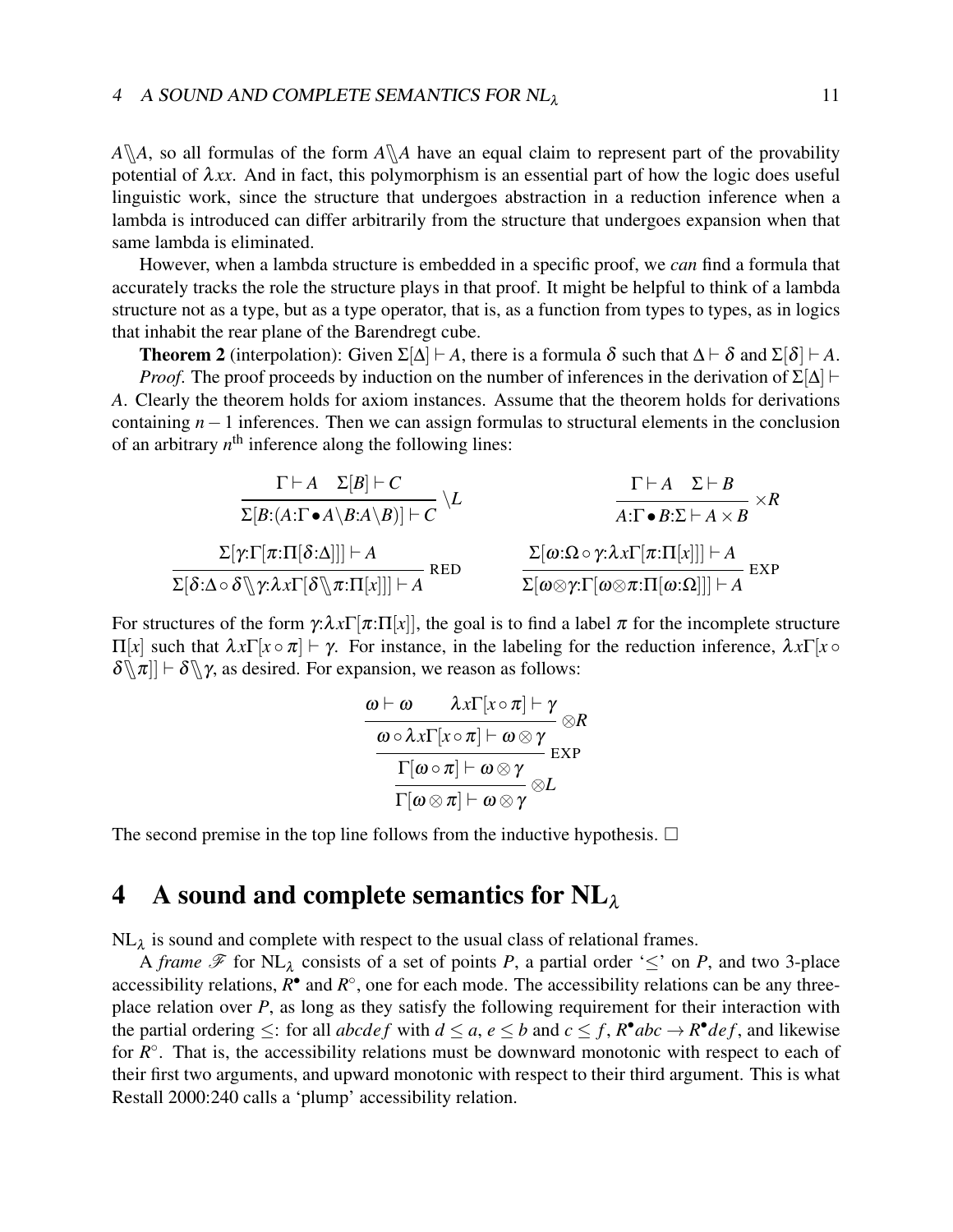#### 4 A SOUND AND COMPLETE SEMANTICS FOR NL<sub>λ</sub> 12

A *model M* for NL<sub> $\lambda$ </sub> is a frame plus an evaluation relation  $\mathbb{F}$  that relates points to formulas and to structures. For atomic formulas, the only restriction on the evaluation relation is that it is upward monotonic with respect to the partial order  $\le$ . That is, if  $p \Vdash A$  for any atomic formula *A*, and  $p \leq q$ , then  $q \Vdash A$ . In addition, the evaluation relation must obey the following semantic constraints on complex formulas and on structures:

$$
a \Vdash C/B \text{ iff } \forall bc. (R^{\bullet}abc \wedge b \Vdash B) \rightarrow c \Vdash C
$$
  
\n
$$
b \Vdash A \setminus C \text{ iff } \forall ac. (R^{\bullet}abc \wedge a \Vdash A) \rightarrow c \Vdash C
$$
  
\n
$$
c \Vdash A \times B \text{ iff } \exists ab. R^{\bullet}abc \wedge a \Vdash A \wedge b \Vdash B
$$
  
\n
$$
a \Vdash C/B \text{ iff } \forall bc. (R^{\circ}abc \wedge b \Vdash B) \rightarrow c \Vdash C
$$
  
\n
$$
b \Vdash A \setminus C \text{ iff } \forall ac. (R^{\circ}abc \wedge a \Vdash A) \rightarrow c \Vdash C
$$
  
\n
$$
c \Vdash A \otimes B \text{ iff } \exists ab. R^{\circ}abc \wedge a \Vdash A \wedge b \Vdash B
$$
  
\n
$$
c \Vdash \Sigma \bullet \Delta \text{ iff } \exists ab. R^{\circ}abc \wedge a \Vdash \Sigma \wedge b \Vdash \Delta
$$
  
\n
$$
c \Vdash \Sigma \circ \Delta \text{ iff } \exists ab. R^{\circ}abc \wedge a \Vdash \Sigma \wedge b \Vdash \Delta
$$
  
\n
$$
i \Vdash 1 \text{ iff } i \Vdash t
$$
  
\n
$$
b \Vdash \lambda x \Sigma[x] \text{ iff } \forall ac\Delta. (R^{\circ}abc \wedge a \Vdash \Delta) \rightarrow c \Vdash \Sigma[\Delta]
$$

The clauses for the logical connectives and the structural connectives and the unit are standard (see, e.g., Moortgat 1997 or Restall 2000). The final clause gives the semantics for lambda structures. It is essentially a polymorphic generalization of the clause for  $\sqrt{\ }$  formulas.

In order for models to accurately track the structural postulates, we constrain the accessibility relations  $R^{\bullet}$  and  $R^{\circ}$  in every frame as follows:

$$
\forall ab. a \leq b \leftrightarrow (\exists i. R^{\bullet} iab \wedge i \Vdash t) \quad \text{(left unit)}
$$

$$
\forall ab. a \leq b \leftrightarrow (\exists i. R^{\bullet} aib \land i \Vdash t) \text{ (right u't)}
$$

$$
\forall ab. a \leq b \leftrightarrow (\exists i. R^{\circ} aib \wedge i \Vdash \lambda xx) \tag{I}
$$

$$
\forall abcd.(\exists e.R^{\circ}abe \wedge R^{\bullet}ecd) \leftrightarrow (\exists fgh.R^{\circ}cfg \wedge R^{\circ}bgh \wedge R^{\circ}ahd \wedge f \Vdash \lambda zyx((x \circ y) \bullet z))
$$
 (B<sup>•</sup>)

$$
\forall abcd.(\exists e.R^{\circ}abe \wedge R^{\circ}ecd) \leftrightarrow (\exists fgh.R^{\circ}cfg \wedge R^{\circ}bgh \wedge R^{\circ}ahd \wedge f \Vdash \lambda zyx((x \circ y) \circ z))
$$
 (B<sup>°</sup>)

$$
\forall abcd.(\exists e.R^{\circ}abe \wedge R^{\bullet}ced) \leftrightarrow (\exists fgh.R^{\circ}cfg \wedge R^{\circ}bgh \wedge R^{\circ}ahd \wedge f \Vdash \lambda zyx(z \bullet (x \circ y)))
$$
 (C<sup>•</sup>)

$$
\forall abcd.(\exists e. R^{\circ}abe \wedge R^{\circ}ced) \leftrightarrow (\exists fgh. R^{\circ}cfg \wedge R^{\circ}bgh \wedge R^{\circ}ahd \wedge f \Vdash \lambda zyx(z \circ (x \circ y)))
$$
 (C<sup>°</sup>)

The names I, B, and C are from combinatory logic (see section 5.1 below).

A diagram will help organize the details of, for example, frame condition B<sup>o</sup>:

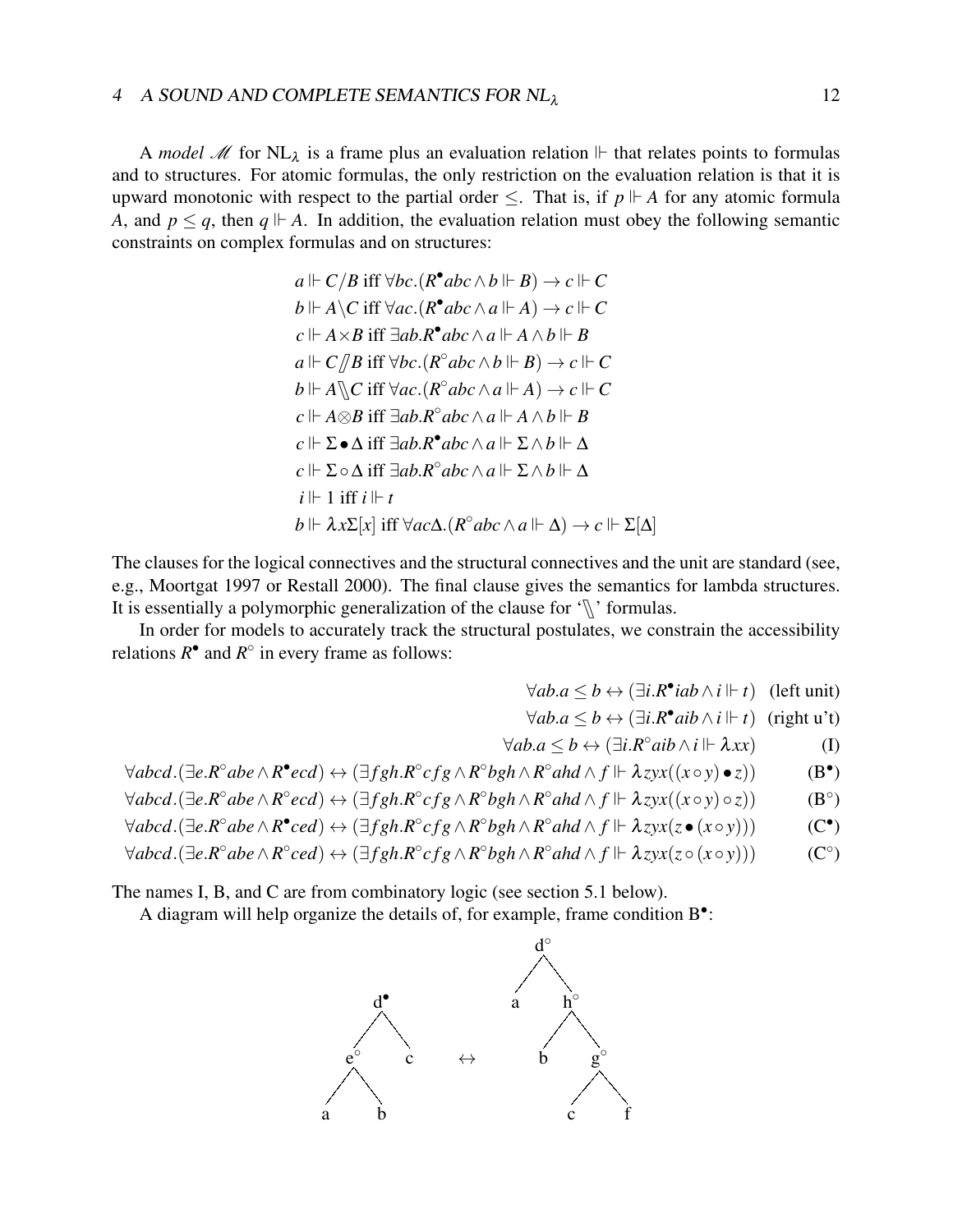Frame condition B<sup>•</sup> guarantees that whenever there are points  $a, b, c, d, e$  related by  $R^{\bullet}$  and  $R^{\circ}$  as on the left, there will be points *a*,*b*, *c*,*d*, *f*,*g*,*h* related as on the right, and vice versa, where *f* supports the combinator that encodes the correspondence.

### 4.1 Soundness

A sequent  $X \vdash A$  is *valid* if  $x \Vdash X$  guarantees  $x \Vdash A$  in every frame. A logic is *sound* with respect to a class of frames just in case every provable sequent is valid.

In order to prove that  $NL_{\lambda}$  is sound with respect to the semantics and the frame conditions, we must first prove that the semantics guarantees monotonicity (cf. Restall 2000:242).

**Lemma 4** (monotonicity): If  $p \Vdash \Gamma$  and  $p \leq q$ , then  $q \Vdash \Gamma$ .

*Proof.* The lemma holds for atomic formulas by stipulation. If  $\Gamma = \Sigma \bullet \Delta$ , there exist *a* and *b* such that  $a \Vdash \Sigma$ ,  $b \Vdash \Delta$ , and  $R^{\bullet}abp$ . But since  $R^{\bullet}$  is plump, it is upward monotonic in its third argument, so it follows that  $R^{\bullet}$ *abq*. Similarly for structures built from  $\circ$ ,  $\times$ , or  $\otimes$ . If  $\Gamma = A \backslash C$ , then  $p \Vdash \Gamma$  iff for all *a* and *c*,  $(R^{\bullet}apc \wedge a \Vdash A) \to c \Vdash C$ . But since  $R^{\bullet}aqc \to R^{\bullet}apc$ , it follows that  $p \Vdash \Gamma$ only if  $q \Vdash \Gamma$ . Similarly for structures built from  $\Lambda$ ,  $\Lambda$ ,  $\Lambda$ , and lambda structures.  $\Box$ 

**Theorem 3** (soundness):  $\text{NL}_\lambda$  is sound.

*Proof*. The proof proceeds by induction on proof length. Axiom instances are trivially sound, and it is easy to show for each logical inference rule that whenever the premises are sound, the conclusion is also sound. We only need to worry here about the structural inferences.

For the left unit, we must show that  $q \Vdash \Delta$  iff  $q \Vdash 1 \bullet \Delta$ . In the left to right direction, assume that  $q \Vdash \Delta$ . Then  $q \Vdash 1 \bullet \Delta$  iff there exists *i* and *p* such that  $i \Vdash 1$ ,  $p \Vdash \Delta$ , and  $R^{\bullet}ipq$ . According to the evaluation condition for the unit,  $i \Vdash 1$  iff  $i \Vdash t$ . Frame condition (left unit) guarantees the existence of a point *i* such that  $i \Vdash t$  and  $R^{\bullet}ipq$  iff  $p \leq q$ . If we choose  $p = q$ , we have  $i \Vdash 1$  and  $R^{\bullet}$ *ipq*, so  $q \Vdash \overline{1} \bullet \Delta$ .

In the right to left direction, assume  $q \Vdash 1 \bullet \Delta$ . Then there are *i* and *p* such that  $i \Vdash t$ ,  $p \Vdash \Delta$ , and  $R^{\bullet}$ *ipq*. But by the frame condition, the existence of such an *i* entails  $p \leq q$ . This is enough to guarantee that  $q \Vdash \Delta$ , in view of lemma 4.

A similar argument holds for the right unit.

For abstraction, we need to show that for all points *c* and all structures  $\Delta$  and  $\Sigma[\Delta]$ ,  $c \Vdash \Sigma[\Delta]$  iff there exist points *a* and *b* such that  $a \Vdash \Delta$ ,  $b \Vdash \lambda x \Sigma[x]$ , and  $R^{\circ}abc$ . The right to left direction (i.e., expansion) follows immediately from the semantic clause for lambda structures.

For the left to right direction, i.e., in order to establish that reduction is sound, for each proof containing reduction inferences, we will construct a parallel proof for which the frame conditions guarantee the existence of points with the required properties. Consider the first (highest) reduction inference in an arbitrary proof. Then there is a structure  $\Sigma[\Delta]$  that the reduction inference will replace with  $\Delta \circ \lambda x \Sigma[x]$ . We will construct  $\langle \lambda x \Sigma[x] \rangle$ , a structure in the parallel proof that will be semantically equivalent to  $\lambda x \Sigma[x]$ . The construction proceeds by induction on the structural complexity of  $\Sigma$ []. For the base case,  $\langle \lambda xx \rangle = \lambda xx$ , and frame condition (I) guarantees the existence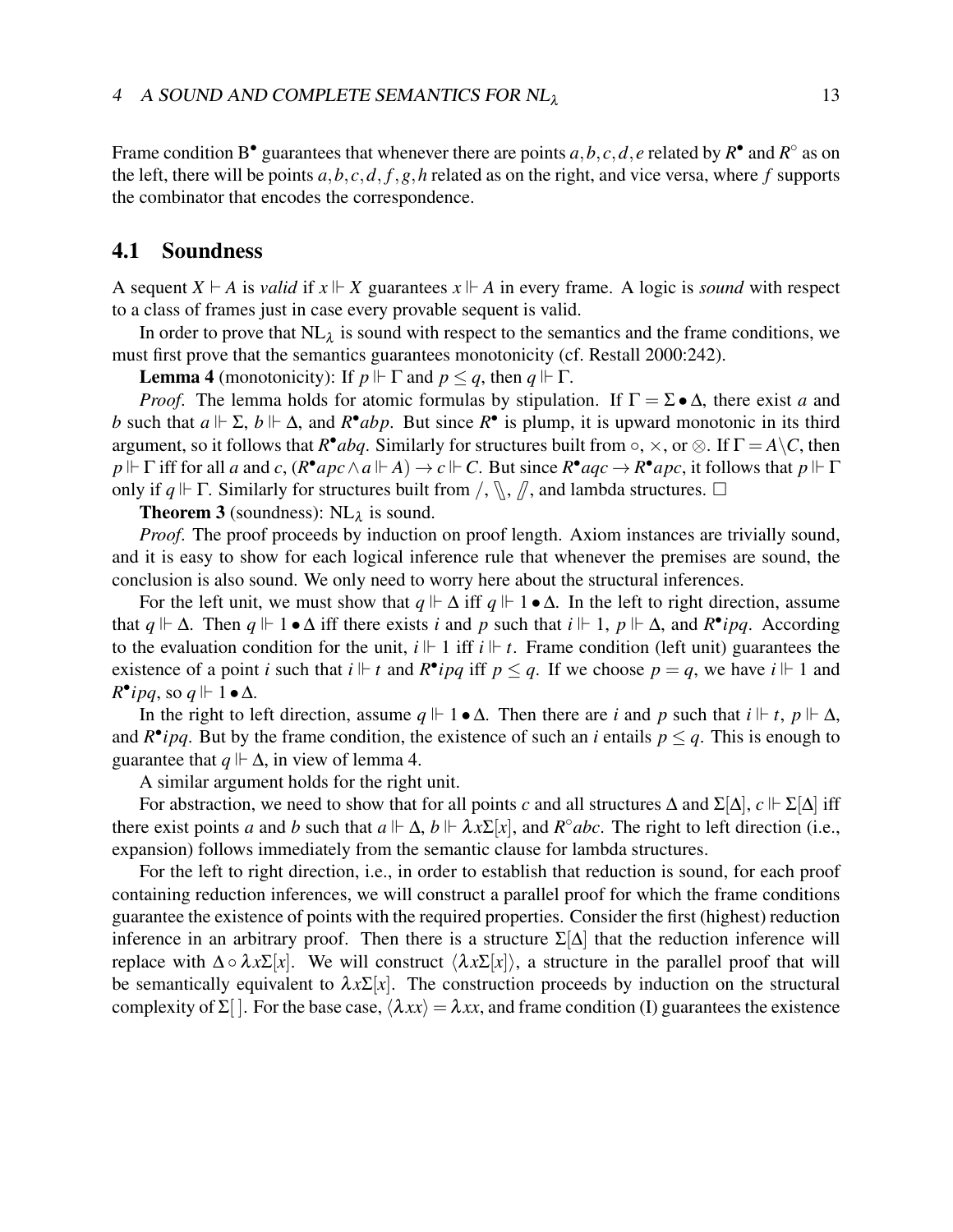of suitable points. In the inductive case, assume  $\Sigma[\Delta] = \Pi[\Delta] \bullet \Gamma$ . Then we have

$$
c \Vdash \Pi[\Delta] \bullet \Gamma
$$
  
iff 
$$
c \Vdash (\Delta \circ \langle \lambda x \Pi[x] \rangle) \bullet \Gamma
$$
  
iff 
$$
c \Vdash \Delta \circ (\langle \lambda x \Pi[x] \rangle) \circ (\Gamma \circ \lambda z y x ((x \circ y) \bullet z)))
$$
  
(frame condition B<sup>•</sup>)

Then  $\langle \lambda x(\Pi[x] \bullet \Gamma) \rangle = \langle \lambda x \Pi[x] \rangle \circ (\Gamma \circ \lambda z) x((x \circ y) \bullet z)$ . The frame condition guarantees the existence of a point *b* supporting  $\langle \lambda x \Pi[x] \rangle \circ (\Gamma \circ \lambda z) x((x \circ y) \bullet z)$ , and expansion inferences guarantee that  $b \Vdash \lambda x(\Pi[x] \bullet \Gamma)$ . This is sufficient to establish that the reduction inference in the original proof is sound. Similar reasoning applies if the inductive case is one of the other three possible structural configurations.

We can continue to build the original proof and the parallel proof in lock step, repeating the reasoning just given for each subsequent instance of reduction. At each stage, there will points that support structures in the parallel proof that are guaranteed to also support the corresponding structures in the original proof, from which it follows that the original proof is sound.  $\Box$ 

This strategy of mapping lambda structures into equivalent structures containing only combinators is essentially the standard embedding of lambda terms into combinatory logic (e.g., Barendregt 1984:152); the relation between  $NL<sub>\lambda</sub>$  and combinatory logic is discussed in section 5.1 below.

## 4.2 Completeness

A logic is (weakly) complete with respect to a class of frames just in case every valid sequent is provable. I will establish completeness in the usual way, by constructing a 'canonical' frame and model that only validates provable sequents.

In some completeness proofs for Lambek-style logics, points in the canonical point set are taken to be formulas of the logic. This strategy won't work here, for the same reason given above in section 3, namely, that the polymorphism of lambda structures prevents using any single formula to represent an abstract. However, allowing points to be (certain) *sets* of formulas will work, following the general lines of the general proof of completeness for substructural logics given in Restall 2000 chapter 11. In particular, the sets must be closed under consequence (i.e., if *A* is in some point *p* and  $A \vdash B$ , then  $B \in p$ ).

Therefore let *P* be constructed in the following way: for each structure ∆, consider the set of formulas  ${D|\Delta\models D}$ . Clearly, this set is closed under consequence. The class of all sets of formulas is a set, and since *P* is a subclass of this larger class, we can be sure that *P* is a set rather than a proper class. Then *P* will serve as our set of points, with the subset relation  $\subset$  as the partial order ≤.

The accessibility relations for the canonical frame are defined as follows for all points *a*, *b*, and *c*, and for all formulas *A* and *B*:

> $R^{\bullet}$  *abc* iff  $\forall AB \cdot (A \in a \land B \in b) \rightarrow A \times B \in c$ *R*° *abc* iff  $\forall AB$ .(*A* ∈ *a* ∧ *B* ∈ *b*) → *A*⊗*B* ∈ *c*

Clearly these accessibility relations are plump with respect to  $\subseteq$ .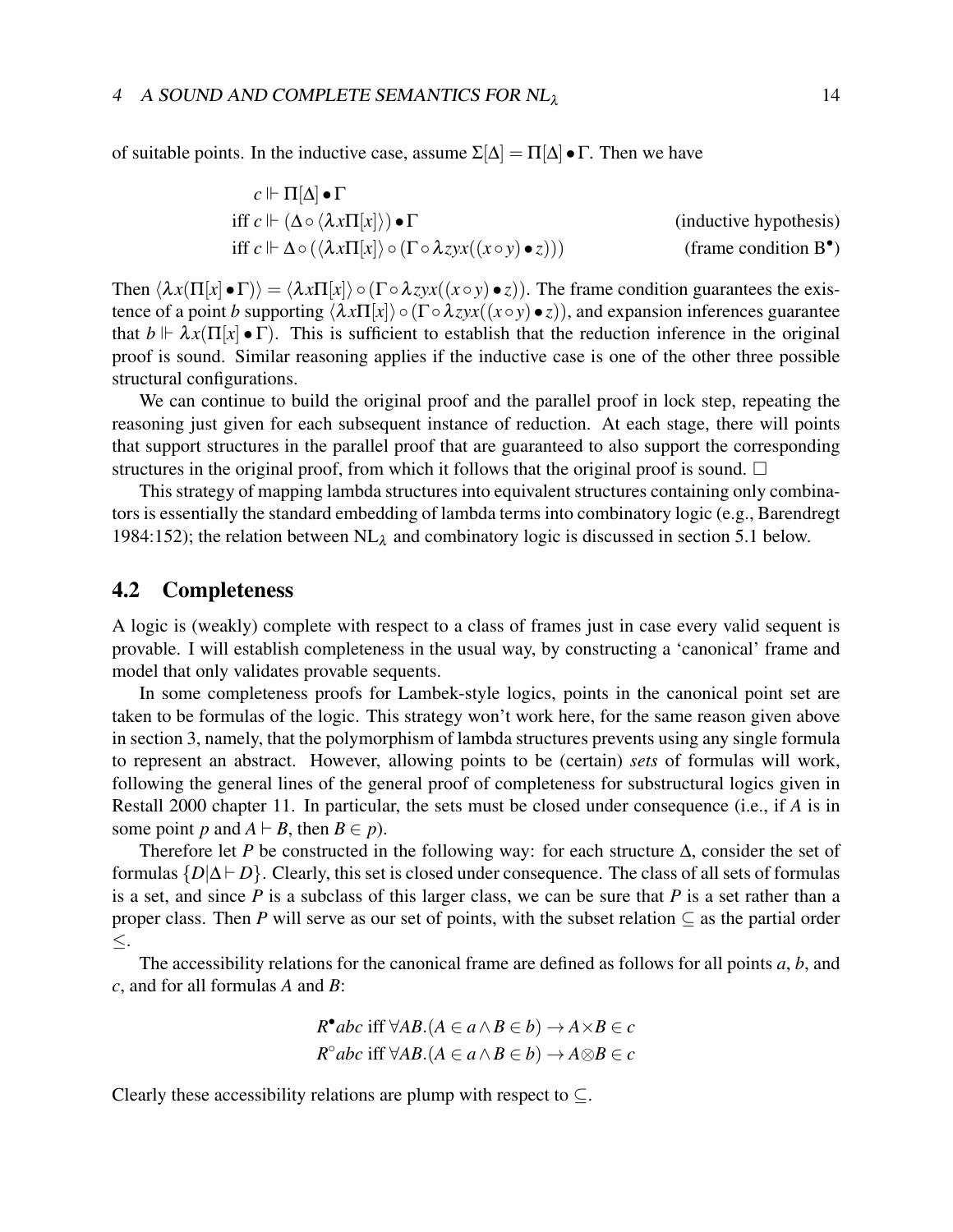Adding a canonical evaluation relation  $\Vert \cdot \Vert$  defines the canonical model. For all points p and structures ∆,

$$
p \Vdash \Delta \text{ iff } \{A \,|\, \Delta \vdash A \text{ is provable in } NL_{\lambda} \} \subseteq p
$$

In particular, when ∆ is a single formula *A*, given that points are closed under provability, this definition reduces to

$$
p \Vdash A \text{ iff } A \in p
$$

Before proving completeness, we must establish that the canonical relation  $\mathcal{L}$  respects the semantic constraints and the frame conditions.

Lemma 5 (respecting the semantics): The canonical model respects the semantic constraints.

*Proof.* We need to show that the canonical evaluation relation  $\mathbb{F}$  satisfies the general constraints on the evaluation relation given above.

For atomic propositions *A*,  $\Vdash$  is clearly upward monotonic with respect to  $\leq$ , since if  $A \in p$  and  $p \subseteq q$ , then  $A \in q$ .

 $(x)$ : The evaluation clause for ' $\times$ ' is repeated here:

$$
c \Vdash A \times B \text{ iff } \exists ab. R^{\bullet} abc \wedge a \Vdash A \wedge b \Vdash B
$$

In the left to right direction, assume  $c \Vdash A \times B$ . Choose  $a = \{A' | A \vdash A'\}$ , and  $b = \{B' | B \vdash B'\}$ . Then  $R^{\bullet}abc$  iff  $\forall A' \in a, B' \in b.A' \times B' \in c$ . We know that  $A \times B \in c$  by assumption, and that  $A \times B \vdash A' \times B'$ (use  $\times L$  and  $\times R$ ), and since *c* is closed under provability,  $A' \times B' \in c$ . The right to left direction follows immediately from the definition of *R* • .

(⊗): Similar to ( $\times$ ).

 $(\cdot)$ : The evaluation clause for  $\cdot \cdot$  is repeated here:

$$
b \Vdash A \backslash C \text{ iff } \forall ac. (R^{\bullet}abc \wedge a \Vdash A) \rightarrow c \Vdash C
$$

In the left to right direction, assume  $b \Vdash A \backslash C$ . Choose arbitrary *a* and *c*, and assume  $R^{\bullet}$ *abc* and  $a \Vdash A$ . Then  $A \times (A \setminus C) \in c$  by the definition of  $R^{\bullet}$ , and since  $A \times (A \setminus C) \vdash C$  and *c* is closed under provability,  $c \Vdash C$ . In the right to left direction, assume the right hand proposition holds. Choose  $a = \{A' | A \vdash A'\}$ , and let  $c = \{C' | \exists A \in a, B \in b : A \times B \vdash C'\}$ . Then  $R^{\bullet}abc$  by the construction of *c*, so  $C \in \mathcal{C}$  by assumption. But also by the construction of  $\mathcal{C}$ , there must exist some  $A' \in \mathcal{C}$  and  $B \in \mathcal{C}$ such that  $A' \times B \vdash C$ . By  $\times L$  and cut,  $A \bullet B \vdash C$ , and so  $B \vdash A \setminus C$ . Since *b* is closed under provability,  $b \Vdash A \backslash C$ .

 $(\langle \rangle, (\mathbb{N}), (\mathbb{N})$ : Similar to  $(\mathbb{N})$ .

We must also check that the canonical evaluation relation extends to structures in the appropriate way.

(•): Here is the evaluation condition for •:

$$
c \Vdash \Sigma \bullet \Delta \text{ iff } \exists ab. R^\bullet abc \wedge a \Vdash \Sigma \wedge b \Vdash \Delta
$$

In the left to right direction, assume  $c \Vdash \Sigma \bullet \Delta$ . Choose  $a = \{A \mid \Sigma \vdash A\}$  and  $b = \{B \mid \Delta \vdash B\}$ . Since  $\Sigma \bullet \Delta \vdash A \times B$  for all  $A \in a$  and for all  $B \in b$  (use  $\times R$ ), we have  $R^{\bullet}abc$ .

In the right to left direction, choose *a* and *b* as before, so  $a = \{A \mid \Sigma \vdash A\}$  and  $b = \{B \mid \Delta \vdash B\}$ , and assume that  $R^{\bullet}$ *abc*. Choose an arbitrary *C* such that  $\Sigma \bullet \Delta \vdash C$ . By theorem 2, there exist  $\sigma$  and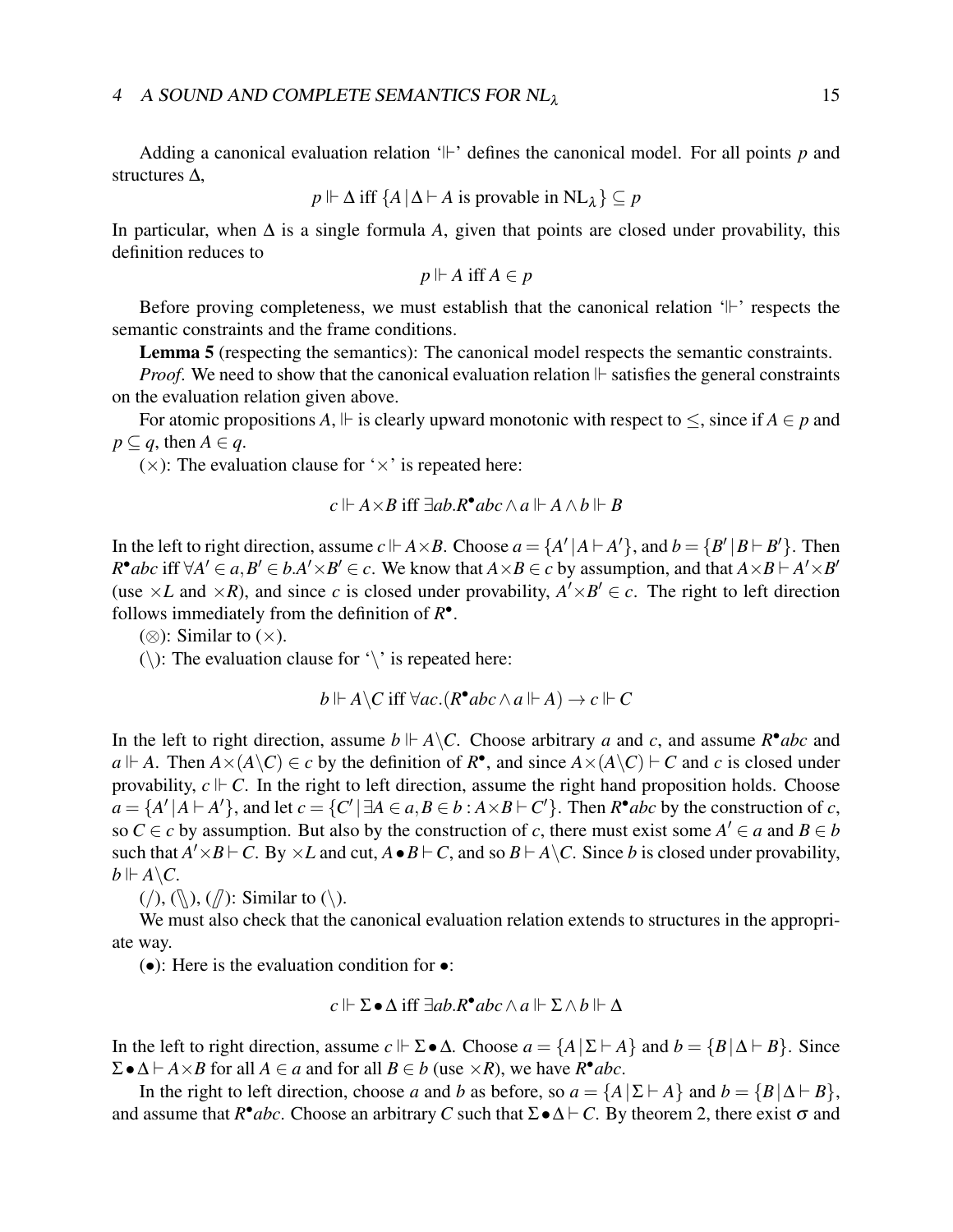$δ$  such that  $Σ ⊢ σ$  (which means  $σ ∈ a$ ),  $Δ ⊢ δ$  (which means  $δ ∈ b$ ), and  $σ × δ ⊢ C$ . Since  $R^{\bullet}abc$ ,  $\sigma \times \delta \in \mathcal{C}$ , so  $C \in \mathcal{C}$ .

 $( \circ )$ : Similar to  $( \bullet )$ .

(1): The evaluation clause for 1 says that for all *i*,  $i \Vdash 1$  iff  $i \Vdash t$ . In the left to right direction, assume that  $i \Vdash 1$ . Since  $1 \vdash t$ , and *i* is closed under provability,  $i \Vdash t$ . In the right to left direction, assume *i*  $\mid$  *t*. Then for all *A* such that  $1 \vdash A$ , it follows that  $t \vdash A$  by *tL*, and since points are closed under provability,  $i \Vdash 1$ .

 $(\lambda)$  The semantic clause for lambda structures is repeated here:

$$
b \Vdash \lambda x \Sigma[x] \text{ iff } \forall ac \Delta. (R^{\circ}abc \wedge a \Vdash \Delta) \rightarrow c \Vdash \Sigma[\Delta]
$$

For the left to right direction, assume  $b \Vdash \lambda x \Sigma[x]$ . Choose arbitrary *a*, *c*, and  $\Delta$  such that  $a \Vdash \Delta$  and  $R^{\circ}abc$ . Then  $c \Vdash \Delta \circ \lambda x \Sigma[x]$ , and since *c* is closed under consequence,  $c \Vdash \Sigma[\Delta]$ .

For the right to left direction, assume *b* satisfies the condition on the right hand side of the biconditional. Let *A* be any formula, and choose  $\Delta = A$ ,  $a = \{A' | A \vdash A'\}$ , and  $c = \{C | \exists A, B : A \in A'\}$  $a, B \in b, A \otimes B \vdash C$ . Then  $R^{\circ}abc$  and  $a \Vdash \Delta$  by construction, so  $c \Vdash \Sigma[\Delta]$  by assumption. Let *E*[*A*] be a formula containing *A* as a subformula such that  $\Sigma[A] \vdash E[A]$  for all choices of *A*. (The reasoning in the proof of theorem 2 (interpolation) will show how to construct many such *E*[ ] in the general case.) Since *b* is a point, there must be a structure  $\Gamma$  such that for all  $B \in b$ ,  $\Gamma \vdash B$ . For any such Γ, by the construction of *c*,  $A \circ \Gamma \vdash E[A]$ , from which we have  $\Gamma \vdash A \setminus E[A]$  for all formulas *A*. The only way that a single structure  $\Gamma$  can fulfill this requirement for all  $E[\ ]$  is if  $\Gamma$ entails a lambda structure of the form  $\lambda x \Sigma[x]$ , in which case  $b \Vdash \lambda x \Sigma[x]$ .  $\Box$ 

For example, if  $\lambda x \Sigma[x] = \lambda x(x \circ DP)$ , then DP is a suitable choice for  $\Gamma$ , since  $\lambda x(x \circ DP) \vdash B$ only if  $DP \vdash B$ .

Lemma 6 (respecting the frame conditions): The canonical model respects the frame conditions.

*Proof.* We need to show that the canonical model provides points that behave under the canonical evaluation relation as required by the frame conditions.

(left unit): Here is the frame constraint for the left unit:

$$
\forall ab. a \leq b \leftrightarrow (\exists i. R^{\bullet} iab \wedge i \Vdash t)
$$

Choose arbitrary *a* and *b*. In the left to right direction, assume  $a \leq b$ . Let  $i = \{A | t \vdash A\}$ , so we have *i*  $\Vdash$  *t*. Then *R*<sup>•</sup>*iab* iff for all *I* ∈ *i*, *A* ∈ *a*, *I*×*A* ∈ *b*. Since *a* ≤ *b*, *A* ∈ *b*, and since *b* is closed under provability,  $t \times A \in b$  and therefore  $I \times A \in b$ . In the right to left direction, assume that  $R^{\bullet}$ *iab*. Then  $I \times A \in b$  for all  $I \in i$  and  $A \in a$ . Since  $I \times A \vdash A$ , and *b* is closed under provability,  $a \subseteq b$ .

(right unit), (I): Similar to (left unit).

 $(B<sup>•</sup>)$ : Here is frame condition  $(B<sup>•</sup>)$ :

$$
\forall abcd.(\exists e. R^{\circ}abe \wedge R^{\bullet}ecd) \leftrightarrow (\exists fgh. R^{\circ}cfg \wedge R^{\circ}bgh \wedge R^{\circ}ahd \wedge f \Vdash \lambda zyx((x \circ y) \bullet z))
$$

Choose arbitrary *a*, *b*, *c*, and *d*.

In the left to right direction, assume there exists *e* such that  $R^{\circ}$  abe and  $R^{\bullet}$  *ecd*. Choose arbitrary  $A \in a, B \in b$ , and  $C \in c$ . Then  $(A \otimes B) \times C \in d$ . Now let *f*, *g*, and *h* be points such that  $f \Vdash \lambda zyx((x \circ b) \wedge z \circ c)$ y) • z),  $R^{\circ}cfg$ , and  $R^{\circ}bgh$ . We need to show that  $A \otimes (B \otimes (C \otimes F)) \in d$  for all  $A, B, C, F \in a, b, c, f$ .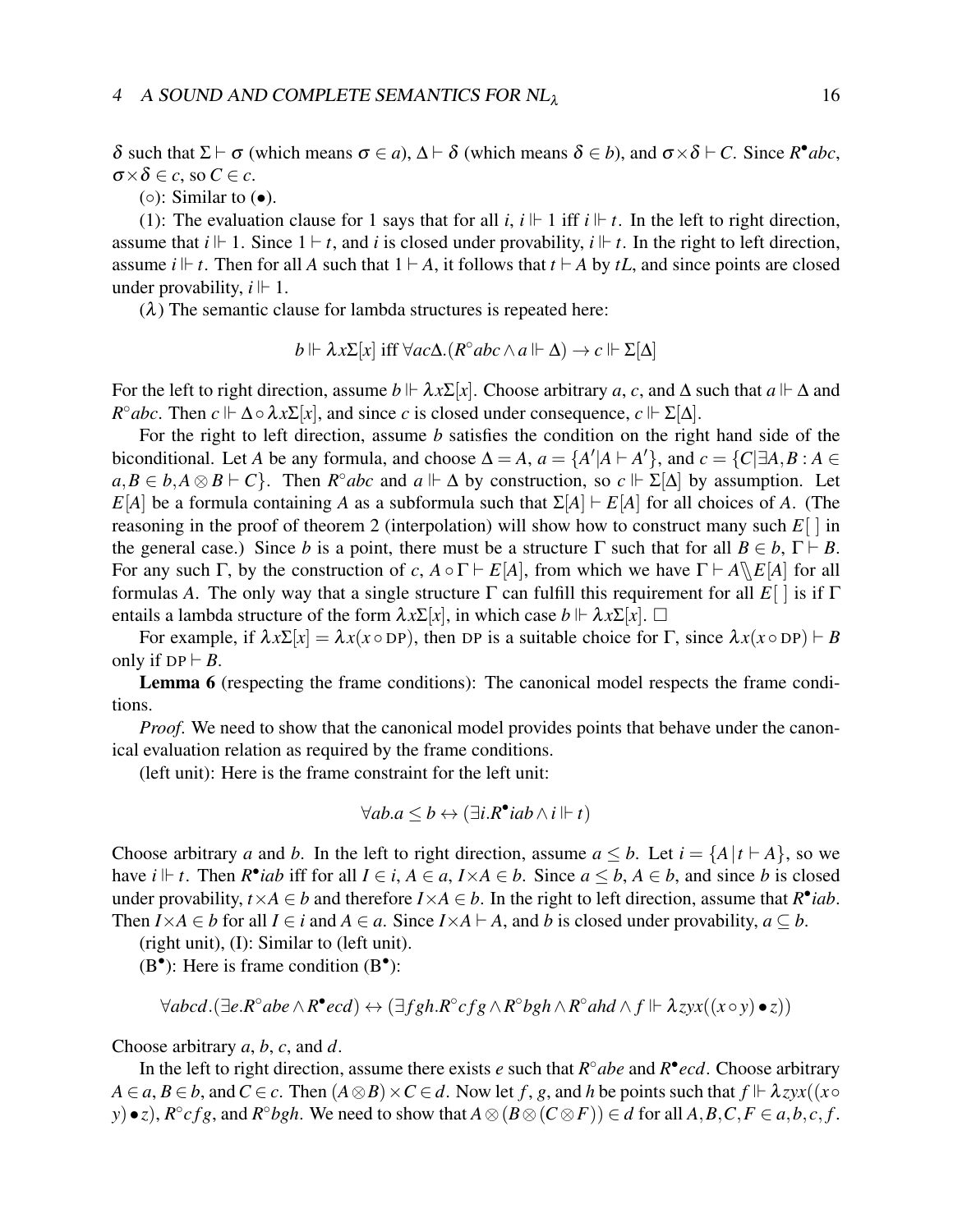Since *d* is closed under provability, it will suffice to prove that  $(A \otimes B) \times C \vdash A \otimes (B \otimes (C \otimes F))$ . Starting with  $A \circ (B \circ (C \circ F)) \vdash A \otimes (B \otimes (C \otimes F))$ , since  $\lambda zyx((x \circ y) \bullet z) \vdash F$  (by construction of *f*), a cut on *F* and three reductions completes the argument in the left to right direction.

In the right to left direction, assume there exists f, g, and h such that  $f \vdash \lambda zyx((x \circ y) \bullet z)$ ,  $R^{\circ}$ *cfg*,  $R^{\circ}$ *bgh*, and  $R^{\circ}$ *ahd*. Choose *e* as the smallest point containing  $A \otimes B$  for all  $A \in a$  and *B* ∈ *b*. Then we need to show that  $(A \otimes B) \times C \in d$  for all *A*, *B*, *C* in *a*, *b*, *c*. Choose *F* =  $C\{(B\}(A\{(A\otimes B)\times C)\})$ . Clearly,  $F\in f$ , so  $A\otimes (B\otimes (C\otimes F))\in d$ , and since *d* is closed under provability,  $(A \otimes B) \times C \in d$ .

 $(B^{\circ}), (C^{\bullet}),$  and  $(C^{\circ})$ : Similar to  $(B^{\bullet}).$   $\square$ 

**Theorem 4** (completeness):  $NL<sub>\lambda</sub>$  is complete with respect to the semantics and the frame conditions.

*Proof*. Lemmas 5 and 6 establish that the canonical model respects the semantics and the frame conditions. Assume  $\Delta \vdash A$  is valid for some structure  $\Delta$  and some formula *A*. Let *d* be a point in the canonical model such that  $d = \{D | \Delta \vdash D\}$ . Then  $d \Vdash \Delta$ . Since  $\Delta \vdash A$  is valid, it follows that *d*  $\vdash$  *A*. But *d*  $\vdash$  *A* iff *A* ∈ *d*. So by the construction of *d*, ∆  $\vdash$  *A* is provable in NL<sub>λ</sub>. □

## 5 Relevant work

## $5.1$  NL<sub>CL</sub>

As mentioned in section 4.1, the soundness proof relies on ideas from the traditional embedding of lambda terms into combinatory logic. It should come as no surprise, then, that there is a combinatory version of the logic in which the abstraction postulate is replaced by the following five bidirectional structural postulates:

$$
\frac{p}{p \circ 1} \qquad \frac{(p \circ q) \bullet r}{p \circ (q \circ (r \circ B^{\bullet}))} \qquad B^{\bullet}
$$
\n
$$
\frac{(p \circ q) \circ r}{p \circ (q \circ (r \circ B^{\circ}))} \qquad B^{\circ}
$$
\n
$$
\frac{(p \circ q) \circ r}{p \circ (q \circ (r \circ B^{\circ}))} \qquad B^{\circ}
$$
\n
$$
\frac{p \circ (q \circ r)}{q \circ (r \circ (p \circ C^{\circ}))} \qquad C^{\circ}
$$

Here, the structural symbols  $I, B^{\bullet}, B^{\circ}, C^{\bullet}$ , and  $C^{\circ}$  are zero-place structural connectives, that is, logical constants. See Barker 2007 and Barker and Shan 2014 for more details. This presentation is slightly different from the presentation in those works, which considered a restricted version of  $NL<sub>CL</sub>$ . This version allows abstraction out of any context, just like the version of unrestricted NL<sub>λ</sub> studied in this paper.

The resemblance between these postulates and the frame conditions given above should be obvious. In some sense, these postulates fit the frame conditions more naturally. In fact, the strategy used in the works cited (and, incidentally, independently suggested for consideration by a referee) was to define  $NL_{\lambda}$  partly or entirely in terms of a mapping into  $NL_{CL}$ . As discussed in section 1, the goal of the present paper is to study  $NL<sub>\lambda</sub>$  on its own terms, and to prove its metatheoretical properties directly. The advantages of  $NL<sub>\lambda</sub>$  over  $NL<sub>CL</sub>$  include derivations that are much shorter and dramatically more understandable, as well as a much more natural correspondence with the traditional linguistic rule of quantifier raising.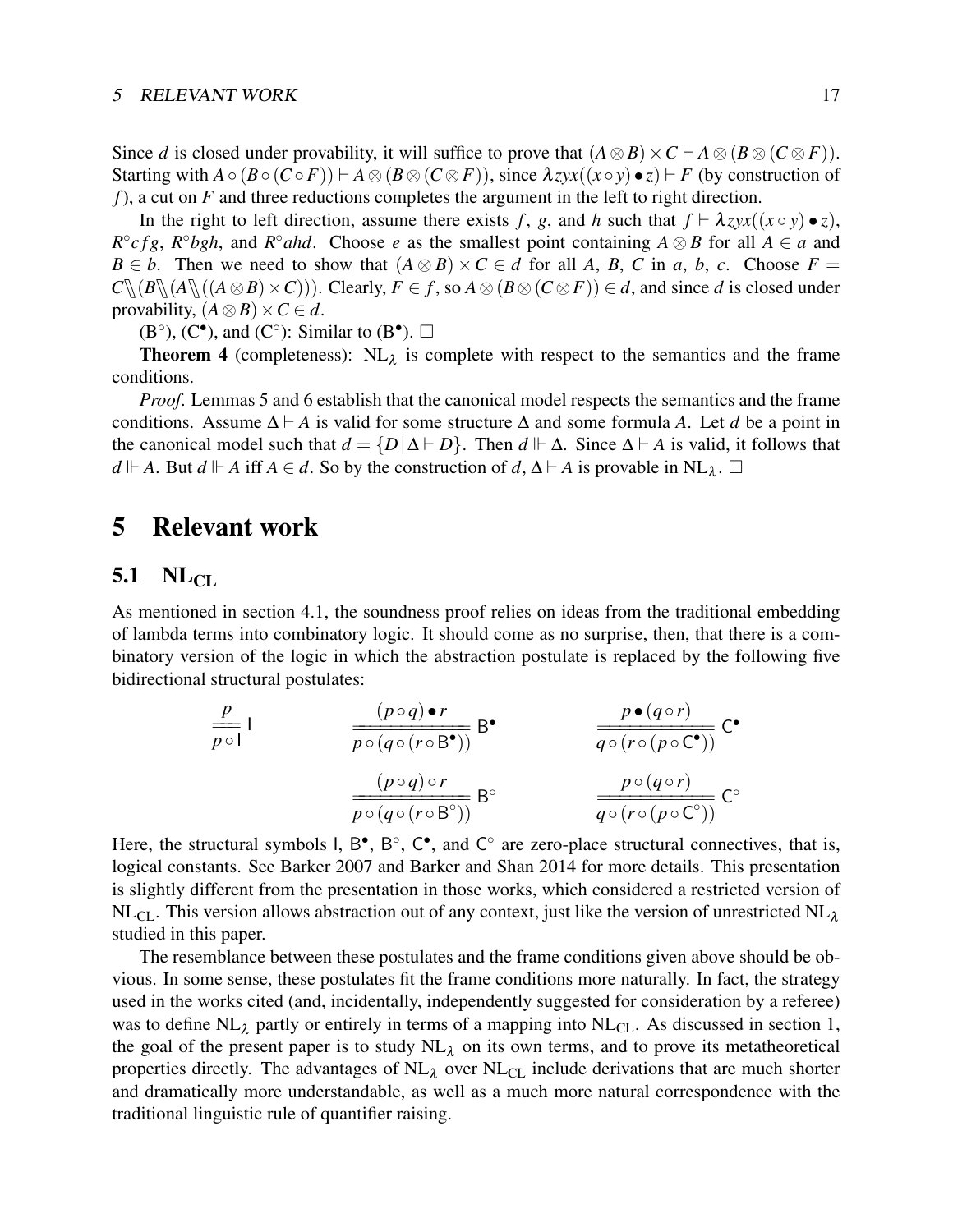#### 6 CONCLUSIONS 18

### 5.2 The Displacement Calculus D

There have been a number of other substructural logics that have addressed scope-taking and movement. One especially relevant one is due to Morrill et al. 2011. They define a logic based on Lambek's associative logic *L* that they call the Displacement Calculus, D. There are both striking similarities and striking differences between their approach and the one discussed here.

As for the similarities, the correspondence is easiest to see at the level of formulas. Following Moortgat 1996, Morrill et al. define a type connective '↑' such that *B* ↑ *A* means (roughly) "a discontinuous expression that would be of category *B* if one of its gaps were filled with an expression of category *A*". This is functionally equivalent to  $A \setminus B$  here (note the reversal of the order of the subcategories). Likewise, they define a complementary connective  $\downarrow$  such that  $D \downarrow C$  means "an expression that would be of category *C*, if only it were first substituted into a discontinuous expression of category *D*", which is functionally equivalent to  $C/D$ .

As for the differences, for one instance, D is not multimodal. As Morrill et al. put it (p. 13), "the displacement calculus has multimodal types but only unimodal sequents". Whether this seems like an advantage depends on theoretical taste, but it is equally legitimate to prefer the way that  $NL<sub>λ</sub>$ cleanly separates local function/argument combination on the one hand and long-distance scopetaking and syntactic movement on the other into distinct modes of combination both syntactically and semantically.

In any case, models for *D* are built out of 'graded monoids', which are monoids with a homomorphism into the additive monoid of naturals. The sort or grade of an element in the model is the number of discontinuities it contains. Valentín 2012 proves that D is complete with respect to the class of general preordered displacement algebras. There is no need for grades in the semantics of NL<sub> $\lambda$ </sub>, of course; as we have seen, the semantics given here for NL<sub> $\lambda$ </sub> is a set of points with two (ungraded) monoid operations constrained by a set of frame conditions.

One intriguing property of the Displacement Calculus is that it contains no structural rules whatsoever. For instance, in addition to the treatment of scope-taking, Morrill et al.'s commitment to associativity, likewise their treatment of units, is "baked in" to the semantics and the logical rules.

But having fewer structural rules is not necessarily better. For instance, having a structural postulate for associativity (e.g.,  $p \bullet (q \bullet r) \equiv (p \bullet q) \bullet r$ ) lucidly and compactly captures the essence of associativity. For one advantage, the logic can easily be studied with and without associativity as desired, just by adding or removing the postulate (think of Lambek's NL and its associative version L).

In the same spirit, the abstraction postulate in  $NL<sub>\lambda</sub>$  clearly and concisely expresses the essence of scope taking.

Surely having two such conceptually different but empirically convergent logical characterizations can only enrich our understanding of scope-taking and syntactic displacement.

## 6 Conclusions

 $NL_{\lambda}$  is a Lambek-style substructural logic enriched by the addition of an unconventional structural inference ("abstraction"). Despite the unusual form of the abstraction inference, the logic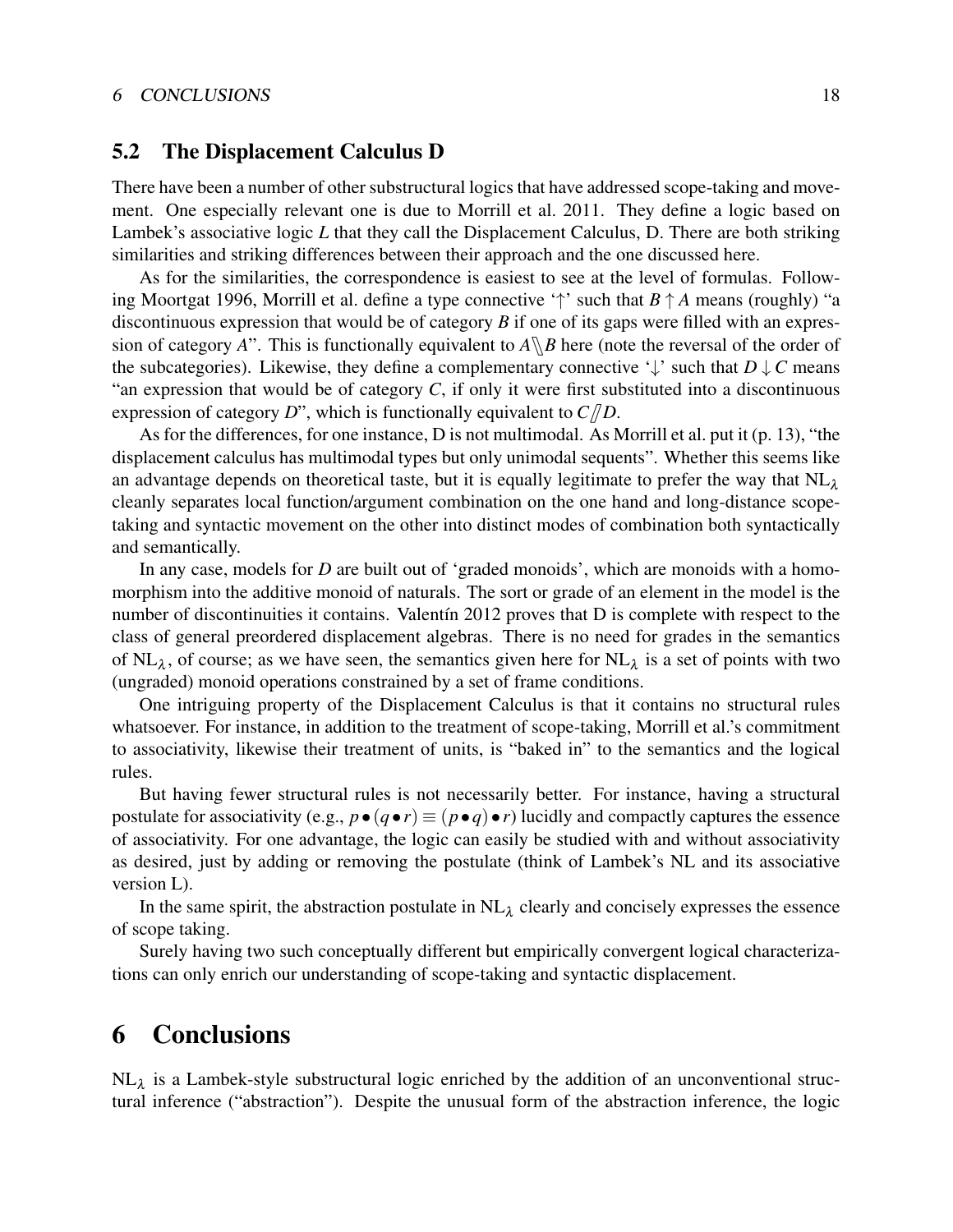#### 7 REFERENCES 19

is well-defined. Furthermore, it is well-behaved with respect to the usual properties expected of substructural logics, notably including cut elimination, interpolation, and decidability. In addition,  $NL_{\lambda}$  is sound and complete with respect to the usual class of relational models for substructural logics.

The abstraction inference closely resembles the traditional linguistic rule of Quantifier Raising, as well as the traditional notion of syntactic movement more generally. The many linguistic analyses of scope, binding, ellipsis, and movement that have been developed using  $NL_{\lambda}$  suggest that it is indeed well-suited to linguistic theorizing. I conclude that  $NL_{\lambda}$  is good candidate for the logic of scope taking and syntactic movement.

## 7 References

Barker, Chris. 2007. Parasitic scope. *Linguistics and Philosophy* 30.4:407–444.

Barker, Chris. 2013. Scopability and sluicing. *Linguistics and Philosophy* 36.3:187–223.

- Barker, Chris. 2015a. Scope. In Shalom Lappin and Chris Fox (eds). *The Handbook of Contemporary Semantics*, 2d edition. Wiley-Blackwell. 47–87.
- Barker, Chris. 2015b. Scope as Syntactic Abstraction. In Tsuyoshi Murata, Koji Mineshima, and Daisuke Bekki (eds). *New Frontiers in Artificial Intelligence*. 184–199.
- Barker, Chris. In prep. The logic of scope. [working title] NYU manuscript.
- Barker, Chris and Chung-chieh Shan. 2014, *Continuations and Natural Language*, Oxford University Press.
- Buszkowski, Wojciech. 2005. Lambek Calculus with Nonlogical Axioms. In C. Casadio, P.J. Scott, and R.A.G. Seely (eds). *Language and Grammar. Studies in Mathematical Linguistics and Natural Language*. CSLI Lecture Notes volume 168. 77–93.
- Buszkowski, Wojciech. 2010. Lambek Calculus and Substructural Logics. *Linguistic Analysis*, 36:15–48.
- Craig, William. 1957. Three Uses of the Herbrand-Gentzen Theorem in Relating Model Theory and Proof Theory *The Journal of Symbolic Logic* 22.3: 269–285.
- de Groote, Philippe. 2002. Towards abstract categorial grammars. In Proceedings of the 40th annual meeting of the Association for Computational Linguistics, 148155. San Francisco, CA: Morgan Kaufmann.
- Heim, Irene, and Angelika Kratzer. 1998. *Semantics in Generative Grammar*. Blackwell, Oxford.
- Jäger, Gerhard. 2005. Residuation, structural rules, and context freeness. *Journal of Logic, Language, and Information* 13.1: 49–57.
- Kubota, Yusuke. 2015. Nonconstituent Coordination in Japanese as Constituent Coordination: An Analysis in Hybrid Type-Logical Categorial Grammar. *Linguistic Inquiry* 46.1:1–42.
- Lambek, Joachim. 1958. The mathematics of sentence structure. The *American Mathematical Monthly* 65: 154–170.
- Lambek, Joachim. 1961. On the calculus of syntactic types. In *Structure of Language and Its Mathematical Aspects*, edited by R. Jakobson, 166–178. Providence: American Mathematical Society.